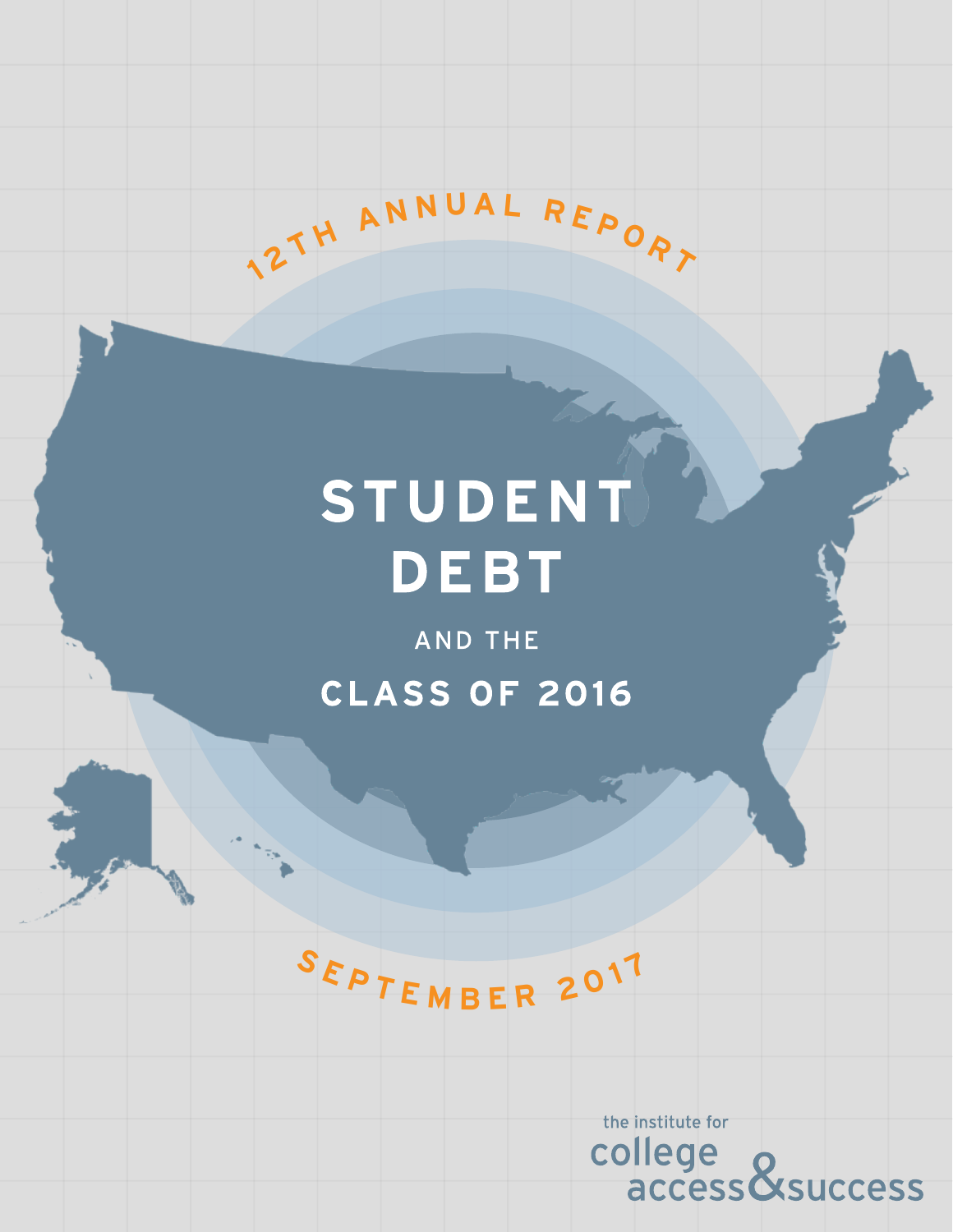# **acknowledgements**

The Institute for College Access & Success (TICAS) is an independent, nonprofit, nonpartisan organization working to make higher education more available and affordable for people of all backgrounds. Our Project on Student Debt increases public understanding of rising student debt and the implications for our families, economy, and society. To learn more about TICAS, see [ticas.org](https://ticas.org/) and follow us on Twitter at [@TICAS\\_org.](https://twitter.com/TICAS_org)

*Student Debt and the Class of 2016*, our twelfth annual report on debt at graduation, was researched and written by TICAS' Diane Cheng, Debbie Cochrane, and Veronica Gonzalez. Special thanks to the entire TICAS staff, virtually all of whom contributed to the report's development and/or release. All of the college- and state-level debt data used for the report are available online at [ticas.org/posd/map-state-data.](http://ticas.org/posd/map-state-data)

We are grateful to our foundation partners and individual donors whose support makes TICAS' work possible. Current foundation funding for our Project on Student Debt and other national research and policy work comes from the Ford Foundation, Bill & Melinda Gates Foundation, Rosalinde and Arthur Gilbert Foundation, Kresge Foundation, and Lumina Foundation. The views expressed in this paper are solely those of TICAS and do not necessarily reflect the views of our funders.

This report can be reproduced, with attribution, within the terms of this Creative Commons license: [creativecommons.org/licenses/by-nc-nd/3.0/.](http://creativecommons.org/licenses/by-nc-nd/3.0/)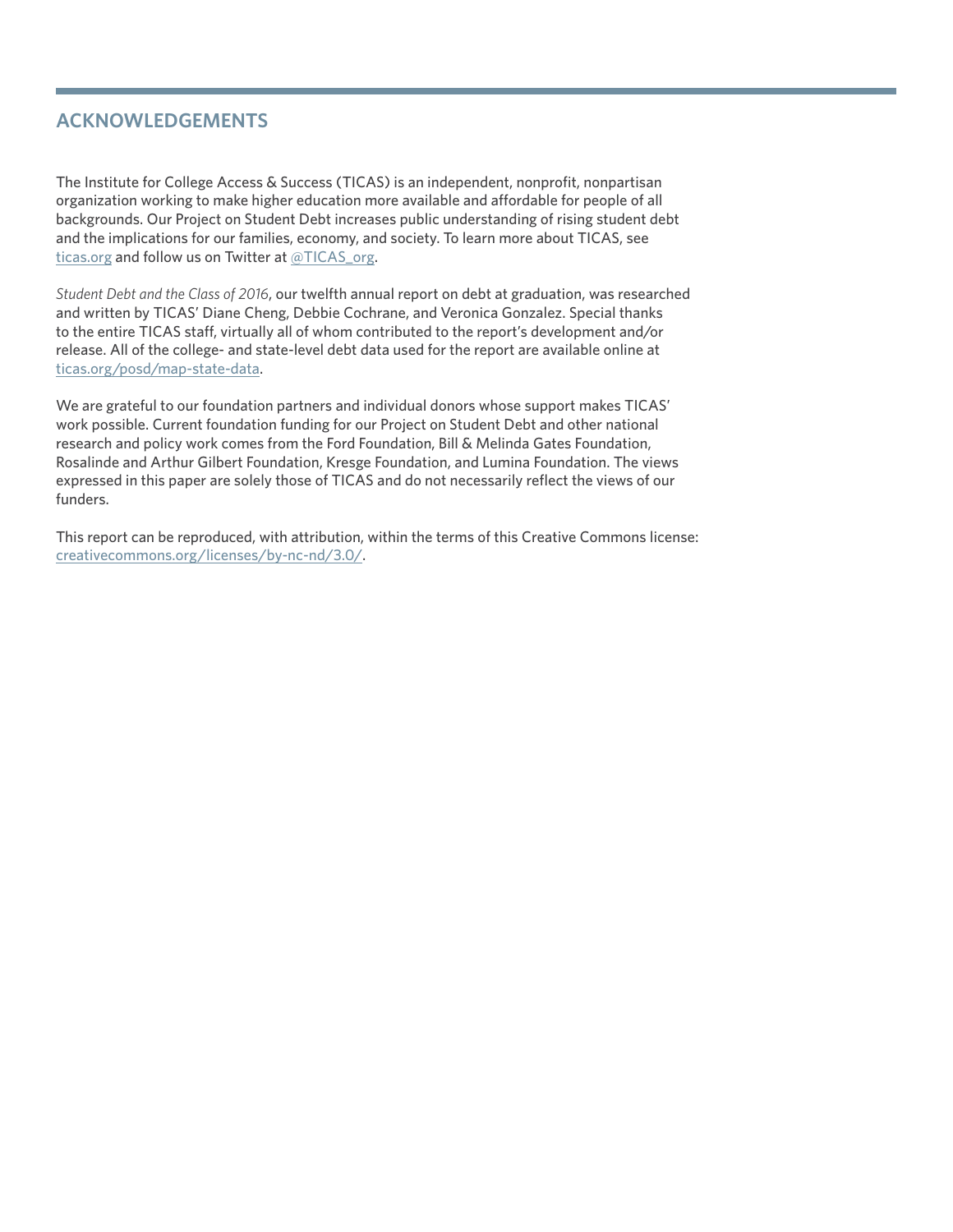# **Table of Contents: Student debt and the class of 2016**

| <b>OVERVIEW AND KEY FINDINGS</b><br>1                                                        |                |  |  |  |  |  |
|----------------------------------------------------------------------------------------------|----------------|--|--|--|--|--|
| About This Report and the Data We Used                                                       | 1              |  |  |  |  |  |
| A Note About Student Debt Averages Nationwide                                                | $\overline{2}$ |  |  |  |  |  |
| <b>STUDENT DEBT AT COLLEGES</b>                                                              | 3              |  |  |  |  |  |
| A Note on Student Debt at For-Profit Colleges                                                | $\overline{4}$ |  |  |  |  |  |
| <b>STUDENT DEBT BY STATE</b>                                                                 | 5              |  |  |  |  |  |
| Table 1: High-Debt States                                                                    | 5              |  |  |  |  |  |
| Table 2: Low-Debt States                                                                     | 5              |  |  |  |  |  |
| Student Debt and College (Un) Affordability                                                  | 6              |  |  |  |  |  |
| Table 3: Percentage of Graduates with Debt and Average Debt of Those<br>with Loans, by State | $\overline{7}$ |  |  |  |  |  |
| PRIVATE (NONFEDERAL) LOANS                                                                   | 9              |  |  |  |  |  |
| Loans from Private Banks and Lenders                                                         | 9              |  |  |  |  |  |
| State Loans                                                                                  | 10             |  |  |  |  |  |
| DATA ON DEBT AT GRADUATION                                                                   | 11             |  |  |  |  |  |
| Table 4: Comparison of Available Annual Data on Debt at Graduation                           | 11             |  |  |  |  |  |
| WHAT COLLEGES AND STATES CAN DO                                                              | 12             |  |  |  |  |  |
| Institutional Policy Ideas for Reducing Debt Burdens                                         | 12             |  |  |  |  |  |
| State Policy Ideas for Reducing Debt Burdens                                                 | 13             |  |  |  |  |  |
| FEDERAL POLICY RECOMMENDATIONS TO REDUCE THE BURDEN OF<br><b>STUDENT DEBT</b>                | 14             |  |  |  |  |  |
| METHODOLOGY: WHERE THE NUMBERS COME FROM AND HOW WE USE<br><b>THEM</b>                       | 19             |  |  |  |  |  |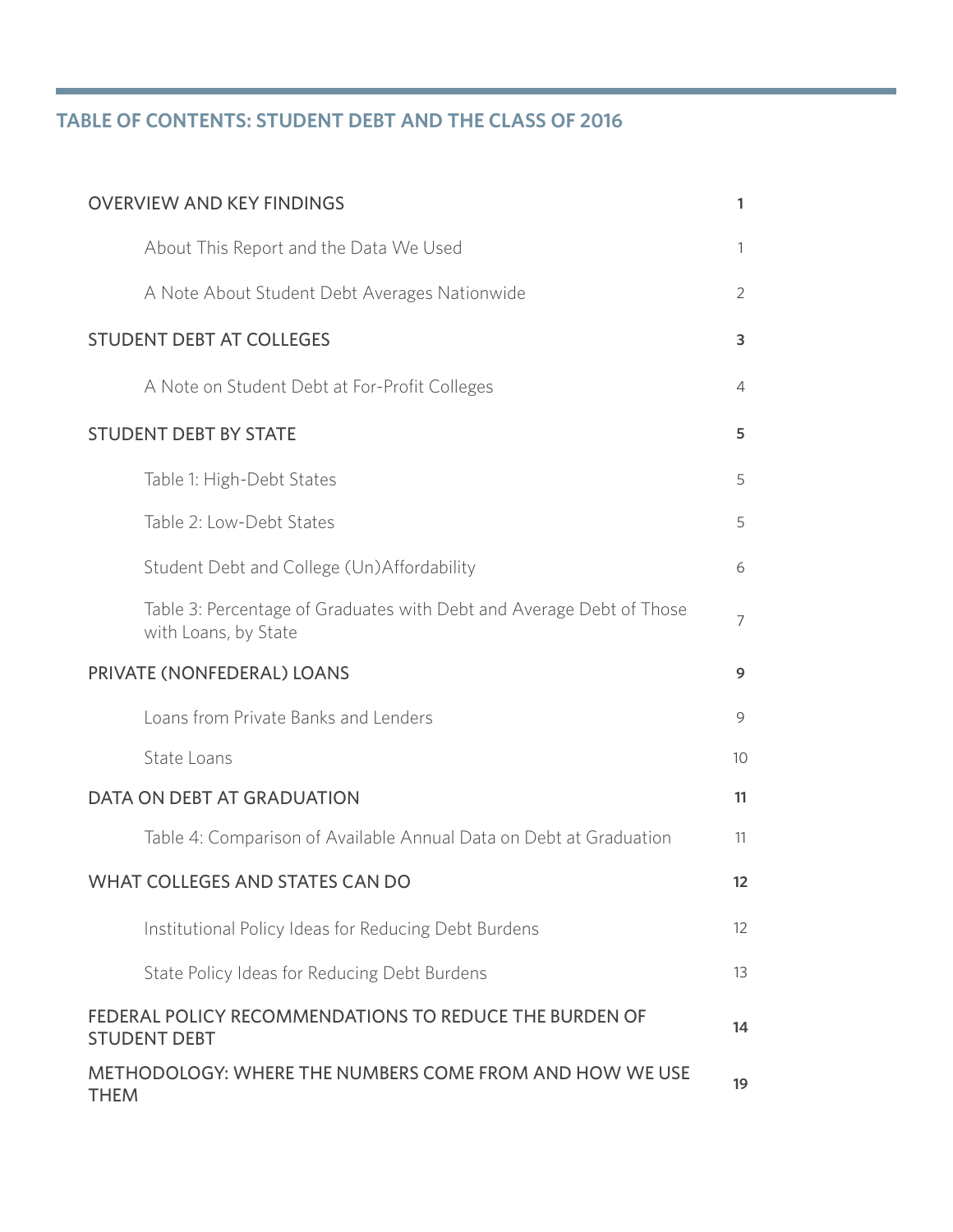## **overview and Key Findings**

*Student Debt and the Class of 2016* is TICAS' twelfth annual report on the student loan debt of recent graduates from four-year colleges, documenting the rise in student loan debt and variation among states as well as colleges. Unless otherwise noted, the figures in this report are only for public and nonprofit colleges, because virtually no for-profit colleges report what their graduates owe.

State averages for debt at graduation ranged from a low of \$20,000 (Utah) to a high of \$36,350 (New Hampshire), and new graduates' likelihood of having debt varied from 43 percent (Utah) to 77 percent (West Virginia). In 17 states, average debt was more than \$30,000. Many of the same states appear at the high and low ends of the spectrum as in previous years. High-debt states remain concentrated in the Northeast and Midwest, and low-debt states are mainly in the West. See page 7 for a complete state-by-state table. At the college level, average debt at graduation covers an enormous range, from \$4,600 to \$59,100.

The burden of student debt is not just about how much debt students have, but also about what types of loans they took out. New college-level data on nonfederal loan borrowing show that private loan and state loan borrowing is concentrated in particular college types and states. Of the 100 colleges with the highest private loan borrowing, 85 are nonprofit colleges and 34 are located in Pennsylvania. In terms of state loans, almost 80 percent of the 2016 graduates with state loan debt went to college in just four states – Texas, Minnesota, Massachusetts, and New Jersey – which collectively produce only 14 percent of college graduates.

#### **About this Report and the Data We Used**

Colleges are not required to report debt levels for their graduates, and the available collegelevel federal data do not provide the typical debt for bachelor's degrees or include private loans. To estimate state averages, we used the most recent available figures, which were provided voluntarily by more than half of all public and nonprofit bachelor's degree-granting four-year colleges. 1 The limitations of relying on voluntarily reported data underscore the need for federal collection of cumulative student debt data for all schools. For more about currently available debt data, see page 11.

This report includes federal policy recommendations to address rising student debt and reduce debt burdens, including the collection of more comprehensive college-level data. Other recommendations focus on reducing the need to borrow, keeping loan payments manageable, improving consumer information, strengthening college accountability, and protecting private loan borrowers. For more about these federal policy recommendations, see page 14. To learn more about what states and colleges can do, see page 12.

*A companion interactive map with details for all 50 states, the District of Columbia, and more than 1,000 public and nonprofit four-year colleges is available at [ticas.org/posd/map-state-data.](https://ticas.org/posd/map-state-data)*

*New college-level data on nonfederal loan borrowing show that private loan and state loan borrowing is concentrated in particular college types and states.*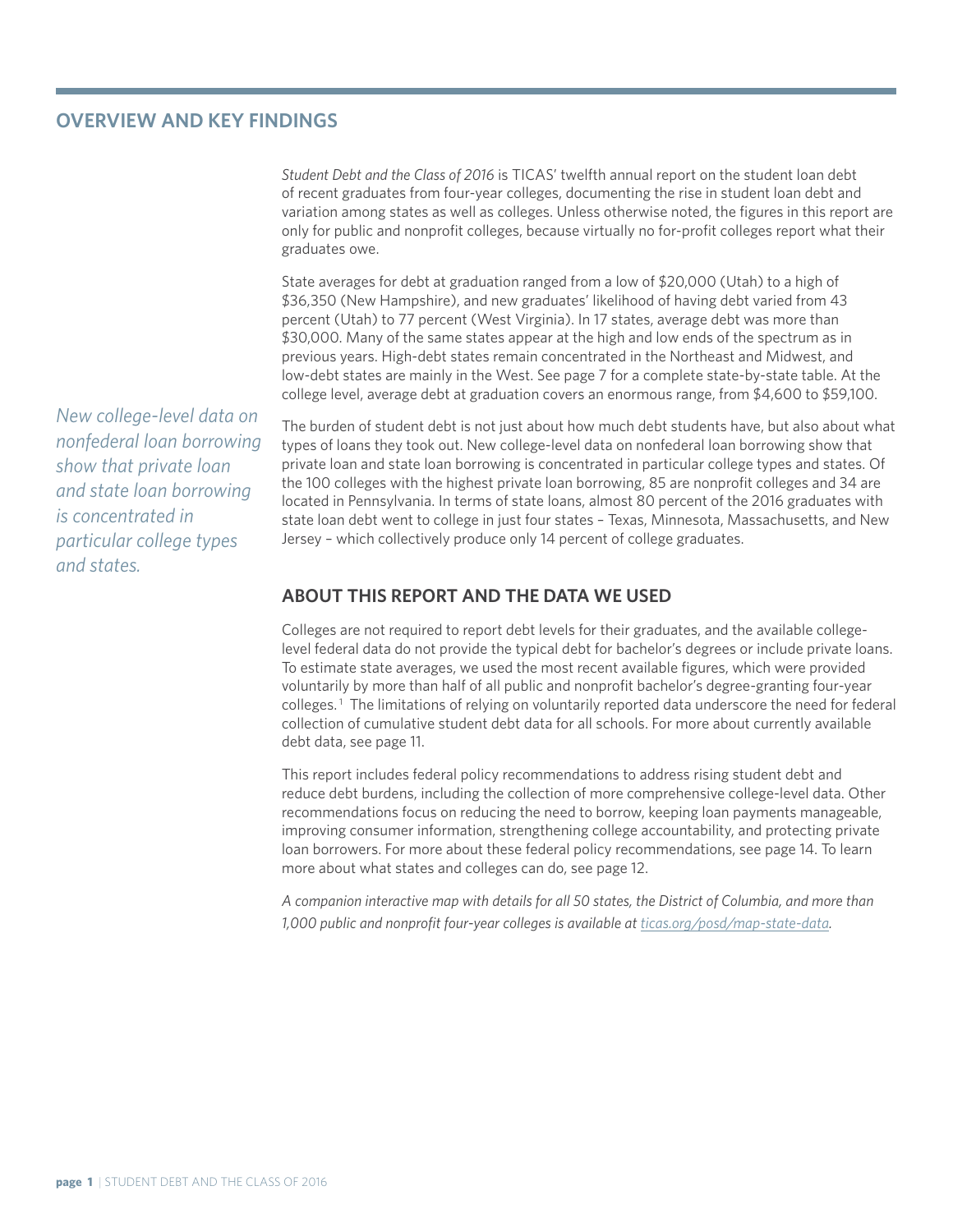#### **A Note About Student Debt Averages Nationwide**

This year's report does not include national figures for the share of the Class of 2016 with debt or their average debt. While we receive new school-byschool debt figures annually, and use them to calculate state-level averages, the best available national average comes from a nationally representative federal study that is released every four years by the U.S. Department of Education (the National Postsecondary Student Aid Study, or NPSAS). The next set of NPSAS data will cover students who graduated in the Class of 2016 – the same group of students covered in this report – but the federal data are not expected to be available for several more months.

Why are we waiting for NPSAS to publish a national average rather than estimating it based on data that schools voluntarily report to college guide

publishers? Because we have consistently found that college-reported figures understate student debt levels. NPSAS provides the most comprehensive and reliable national estimate because it is based on a large, nationally representative sample of students, rather than on voluntarily reported data by colleges that participate in a private survey. In years when we can make a direct comparison to NPSAS data, the college-reported figures understate average student debt at the national level by as much as eight percent compared to NPSAS, and the share of students borrowing by as much as 13 percent. Additionally, the NPSAS data will allow us to include borrowing and debt levels for for-profit college graduates, which is not possible with available college-level data because almost no for-profit colleges voluntarily report their data to other surveys.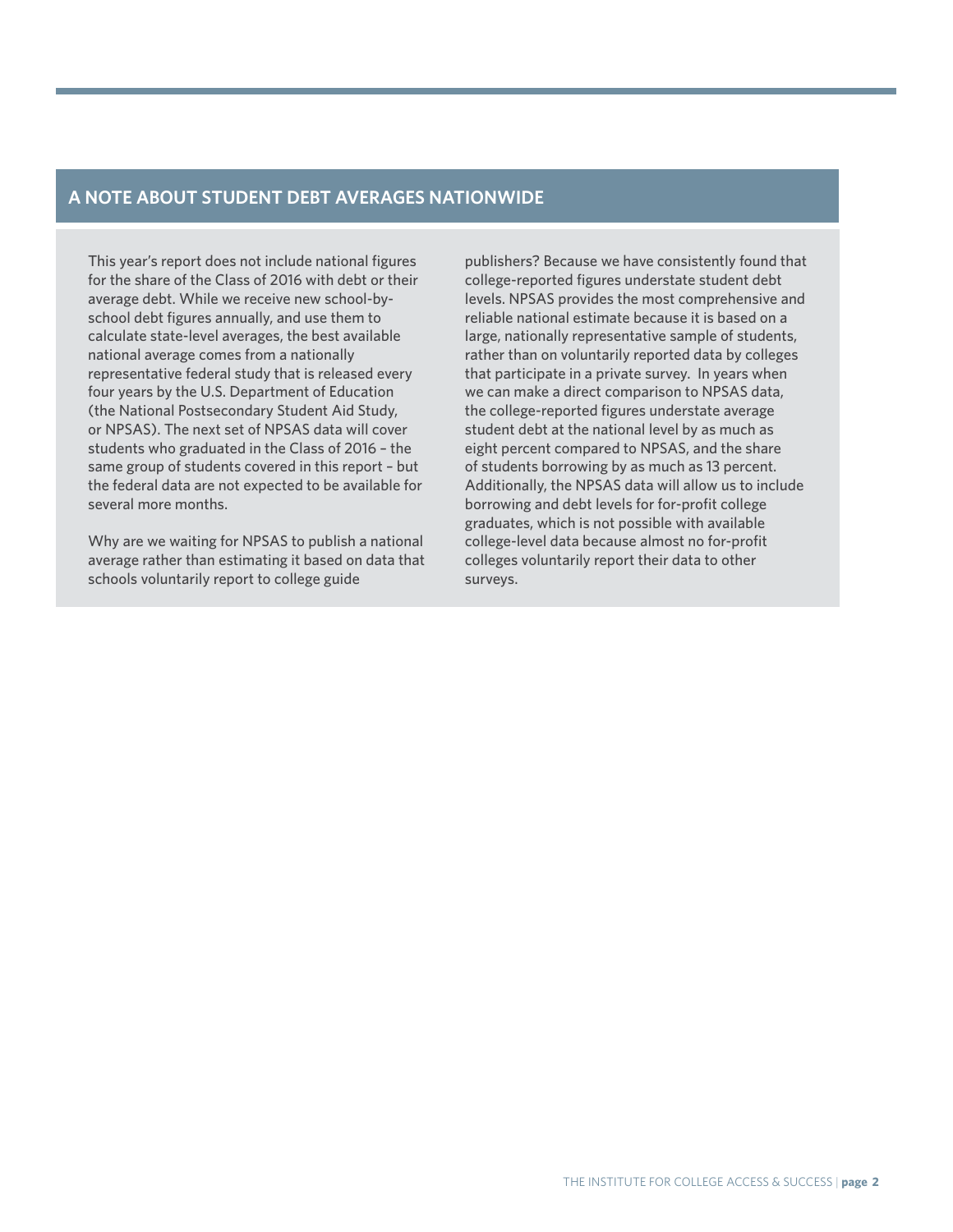# **student debt at colleges**

Of the 2,025 public and nonprofit four-year colleges in the U.S. that granted bachelor's degrees during the 2015-16 year, 1,055 – just 52 percent – reported figures for average debt, percent of graduates with debt, and number of borrowers for the Class of 2016.

There is great variation in debt across reporting colleges, with average debt figures from \$4,600 to \$59,100 among the 936 colleges that had both usable data and at least 100 graduates in the Class of 2016.<sup>2</sup> Because not all colleges report debt data, the actual ranges could be even wider. At the high end, 194 colleges reported average debt of more than \$35,000. The share of students with loans also varies widely. The percent of graduates with debt ranges from six percent to 98 percent. Twenty-six colleges reported that at least 90 percent of their 2016 graduates had debt.

Student debt varies considerably among colleges due to a number of factors, such as differences in tuition and fees, the availability of need-based aid from colleges and states, colleges' financial aid policies and practices, living expenses in the local area, the demographic makeup of the graduating class, the degree to which parents use Parent PLUS loans, and, at public colleges, the extent of out-of-state enrollment.

Students and families often look at the published tuition and fees for a college as an indicator of affordability. However, students attending college need to cover the full cost of attendance, which also includes the cost of books and supplies, living expenses (room and board), transportation, and miscellaneous personal expenses. Colleges' cost-of-attendance estimates are often referred to as the sticker price. Many students receive grants and scholarships that offset some of these costs, and colleges that appear financially out of reach based on sticker price may actually be affordable because they offer significant grant aid.

What students have to pay is called the net price, which is the full cost of attendance minus expected grants and scholarships. Students' net price can be much lower than the sticker price, yet many students and parents are unaware of this distinction when comparing their options. At some of the most expensive schools in the country, the net price for low- and moderate-income students can be lower than at many public colleges, because of financial aid packaging policies and considerable resources for need-based aid from endowments and fundraising. This in turn can contribute to relatively low average debt at graduation. Some schools enroll relatively few students with low and moderate incomes, which may also contribute to low student debt levels if their higher income students can afford to attend without borrowing much or at all.

Many colleges at which graduates leave with high levels of debt could do more to direct their financial aid resources toward students with financial need. Among the 60 colleges reporting average debt of at least \$40,000 and that reported details on institutional grant aid spending, 26 colleges (43%) reported spending at least 20 percent of their institutional grant dollars on students who do not have financial need, either because they could afford their total college costs (as determined through a federal calculation) or because their need had already been met. Together, these 60 high-debt colleges spent a total of \$465 million on institutional grant aid for students without financial need, yet only four of these colleges fully met the need of at least a quarter of their full-time students.

*Many high-debt colleges could do more to direct their financial aid resources toward students with financial need.*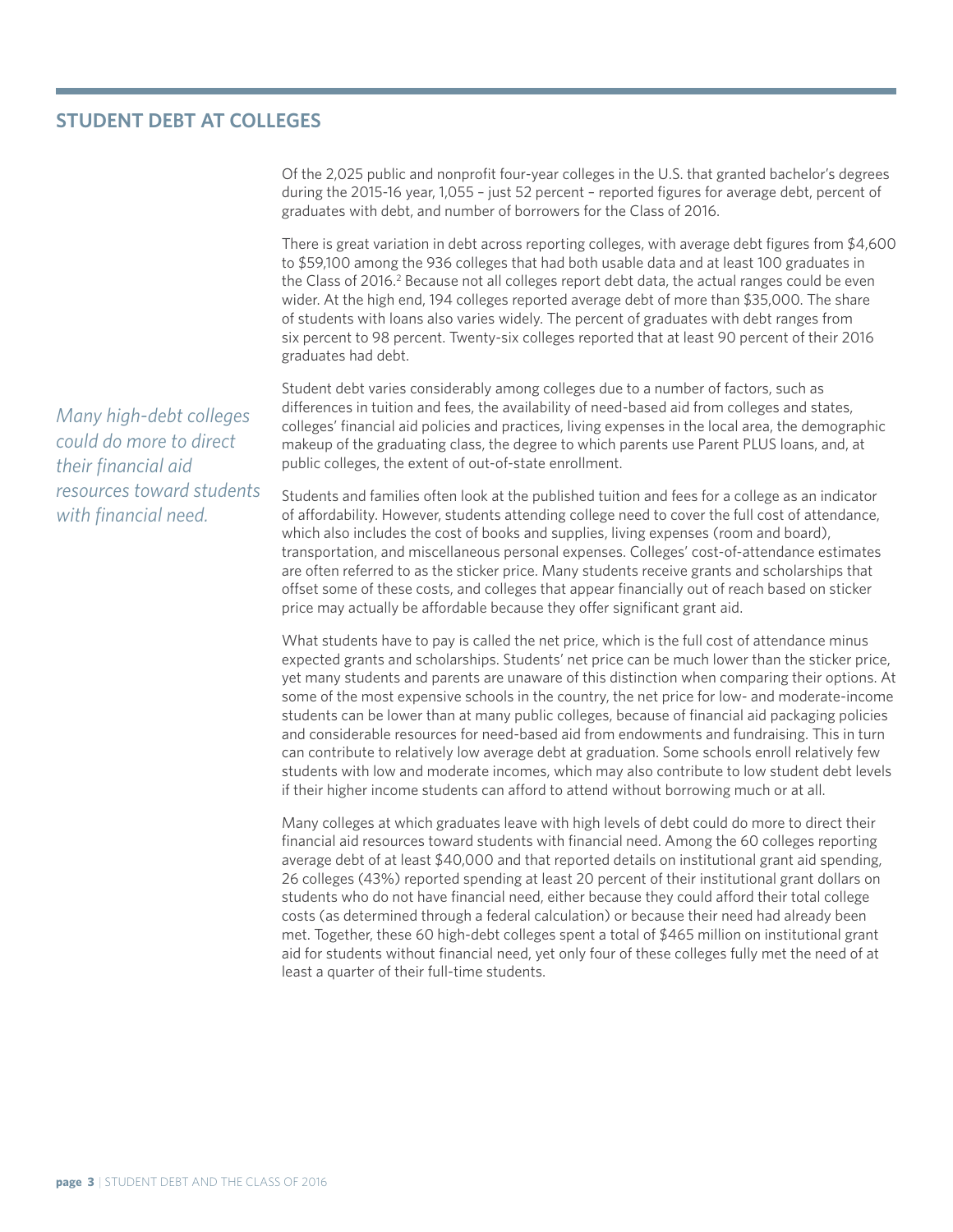## **A Note on Student debt at for-profit colleges**

For-profit colleges are not included in the state averages, because so few of these colleges report the relevant debt data. Only 10 of 465 for-profit, four-year, bachelor's degree-granting colleges (2% of colleges in this sector, 3% of bachelor's degrees awarded) chose to report the number of graduating students in the Class of 2016 with loans, the percent of graduates with debt, and those graduates' average debt. For-profit colleges do not generally respond at all to the survey used to collect the data in this report or to other similar surveys. (For more about this survey, see page 19.) About six percent of bachelor's degree recipients in 2015-16 were from for-profit colleges.\*

However, for-profit colleges are where debt levels are most troubling. The most recent nationally representative data on for-profit college students are for 2012 graduates, and they show that the vast majority of graduates from for-profit four-year colleges (88%) took out student loans. These students graduated with an average of \$39,950 in debt — 43 percent more than 2012 graduates from other types of four-year colleges.\*\*

\* Calculations by TICAS on 2015-16 completions from U.S. Department of Education, Integrated Postsecondary Education Data System (IPEDS), using the latest data available as of August 3, 2017. These figures refer to all for-profit four-year colleges that reported granting bachelor's degrees in 2015-16.

\*\* Calculations by TICAS on data from U.S. Department of Education, National Postsecondary Student Aid Study 2012.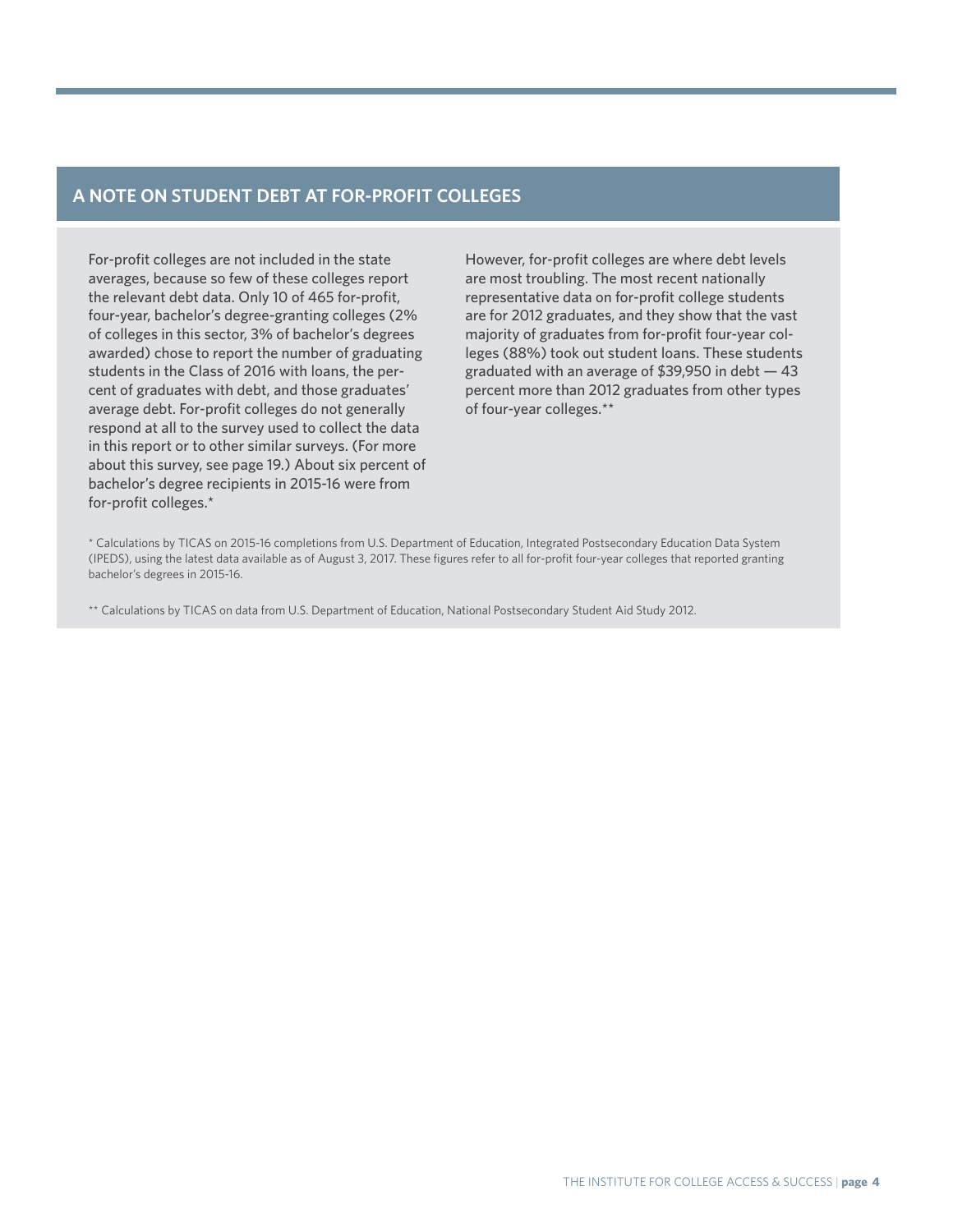#### **student debt by state**

Statewide average debt levels for the Class of 2016 range from \$20,000 to \$36,350. Many of the same states appear at the high and low ends of the spectrum as in previous years.<sup>3</sup> The share of graduates with debt ranges from 43 percent to 77 percent. We base state averages on the best available college-level data, which were reported voluntarily to college guide publisher Peterson's by 1,055 public and nonprofit four-year colleges for the Class of 2016. The data reported by colleges are not audited or confirmed by any outside entity. For more about the data and our methodology, please see the Methodology section on page 19.

The following tables show the states with the highest and lowest average debt levels for the Class of 2016. Similar to past years, high-debt states are located mainly in the Northeast and Midwest, with low-debt states primarily in the West.4

#### **table 1**

| <b>HIGH-DEBT STATES</b> |          |  |  |  |  |  |
|-------------------------|----------|--|--|--|--|--|
| <b>New Hampshire</b>    | \$36,367 |  |  |  |  |  |
| Pennsylvania            | \$35,759 |  |  |  |  |  |
| Connecticut             | \$35,494 |  |  |  |  |  |
| Delaware                | \$33,838 |  |  |  |  |  |
| Minnesota               | \$31,915 |  |  |  |  |  |
| Massachusetts           | \$31,563 |  |  |  |  |  |
| South Dakota            | \$31,362 |  |  |  |  |  |
| Maine                   | \$31,295 |  |  |  |  |  |
| Alabama                 | \$31,275 |  |  |  |  |  |
| Rhode Island            | \$31,217 |  |  |  |  |  |

#### **table 2**

| <b>LOW-DEBT STATES</b> |          |
|------------------------|----------|
| Utah                   | \$19,975 |
| New Mexico             | \$21,373 |
| California             | \$22,744 |
| Arizona                | \$23,447 |
| Nevada                 | \$24,128 |
| Florida                | \$24,461 |
| Washington             | \$24,609 |
| Wyoming                | \$25,378 |
| North Carolina         | \$25,562 |
| Oklahoma               | \$25,856 |

The table on page 7 shows each state's average debt and proportion of students with loans in the Class of 2016, along with information about the amount of usable data actually available for each state.<sup>5</sup>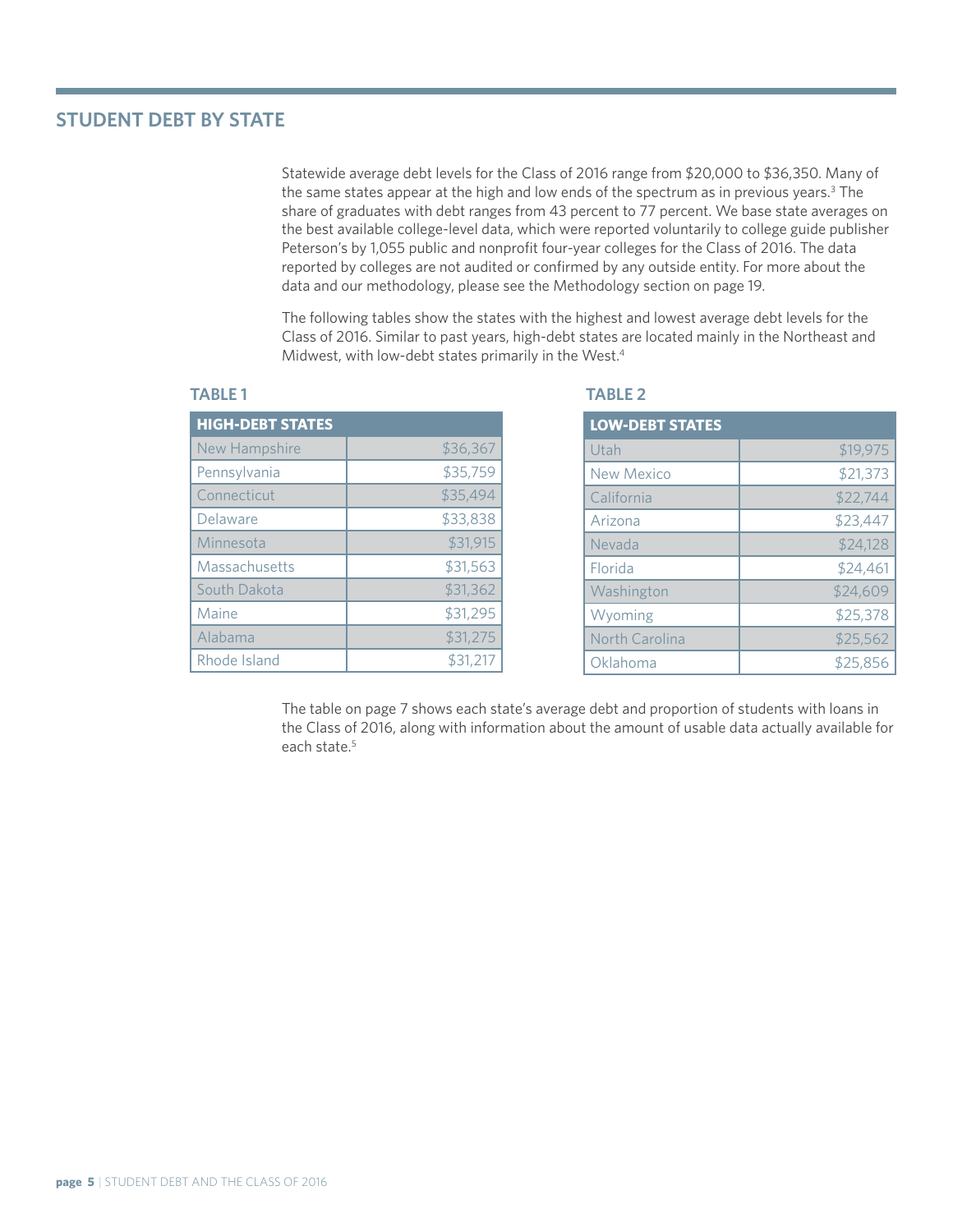#### **Student Debt and College (Un)Affordability**

Students generally borrow when available resources from income, savings, and grants and scholarships are not enough to cover college costs. With less family income to contribute and insufficient grant aid, lower income students face the most extreme and unrealistic financial expectations when it comes to paying for college. Nationally, families that earn \$30,000 or less would need to spend 77 percent of their total income to cover the net price at public four-year colleges, more than double the burden placed on any other income group.\*

Unsurprisingly, many of the states where lower income students face the largest challenges paying for college are also states where graduates leave college with high debt. In five of the ten states where public college graduates' debt loads are highest, an earlier TICAS analysis, *College Costs in Context*, had

shown that the net price for low-income students attending public four-year colleges exceeded total family income. In all but one of the ten highest debt states for public college graduates, low-income students would have to work 30 or more hours per week to cover their net price.\*\*

To put these figures in context, the affordability benchmark developed by Lumina Foundation, a framework for determining what students and families can afford to pay for college, suggests that low-income students should be able to cover the net price of college by working 10 hours per week.\*\*\* The disparity between that expectation and the reality for low-income students underscores the link between college affordability and student debt, and points to where improvements are most needed.

\* TICAS. 2017. *College Costs in Context: A State-by-State Look at College (Un)affordability*. [https://ticas.org/sites/default/files/pub\\_files/](https://ticas.org/sites/default/files/pub_files/college_costs_in_context.pdf) [college\\_costs\\_in\\_context.pdf](https://ticas.org/sites/default/files/pub_files/college_costs_in_context.pdf).

\*\* The ten states where public college graduates' debt loads are highest are: Alabama, Delaware, Maine, Massachusetts, Michigan, Montana, New Hampshire, Pennsylvania, Rhode Island, and South Carolina. Low-income students' net prices exceed family income in these five states: Alabama, Delaware, New Hampshire, Pennsylvania, and South Carolina. The one state in which low-income students could work fewer than 30 hours to cover the average net price of public four-year colleges is Rhode Island.

\*\*\* Lumina Foundation. 2015. *A Benchmark for Making College Affordable: The Rule of 10*. [http://www.luminafoundation.org/files/resources/](http://www.luminafoundation.org/files/resources/affordability-benchmark-1.pdf) [affordability-benchmark-1.pdf.](http://www.luminafoundation.org/files/resources/affordability-benchmark-1.pdf)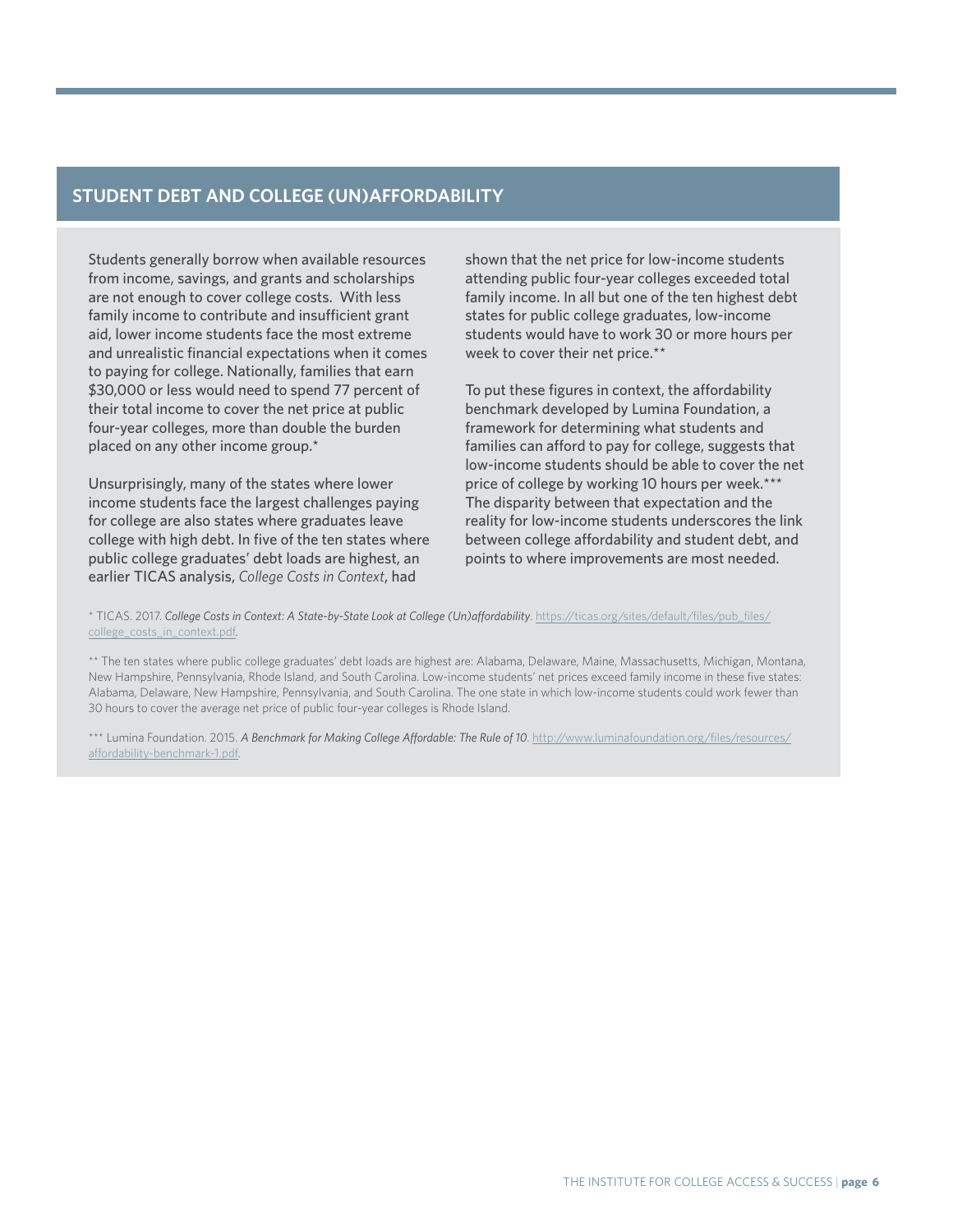## **Contract Contract Contract table 3**

| PERCENTAGE OF GRADUATES WITH DEBT AND AVERAGE DEBT OF THOSE WITH LOANS, BY STATE |                                                       |                 |             |                  |                |                |                                  |
|----------------------------------------------------------------------------------|-------------------------------------------------------|-----------------|-------------|------------------|----------------|----------------|----------------------------------|
|                                                                                  | <b>Institutions</b><br>Class of 2016<br>(BA-granting) |                 |             | <b>Graduates</b> |                |                |                                  |
| <b>State</b>                                                                     | <b>Average</b><br><b>Debt</b>                         | <b>Rank</b>     | % with Debt | <b>Rank</b>      | <b>Total</b>   | <b>Usable</b>  | % at Schools<br>with Usable Data |
| Alabama                                                                          | \$31,275                                              | 9               | 50%         | 43               | 32             | 13             | 59%                              |
| Alaska                                                                           | \$26,008                                              | 40              | 49%         | 47               | 5              | 4              | 100%                             |
| Arizona                                                                          | \$23,447                                              | 47              | 49%         | 47               | 17             | 6              | 71%                              |
| <b>Arkansas</b>                                                                  | \$26,859                                              | 35              | 56%         | 31               | 23             | 10             | 55%                              |
| California                                                                       | \$22,744                                              | 48              | 53%         | 37               | 134            | 70             | 79%                              |
| Colorado                                                                         | \$26,520                                              | 37              | 53%         | 37               | 26             | 14             | 85%                              |
| Connecticut                                                                      | \$35,494                                              | 3               | 60%         | 18               | 22             | 14             | 65%                              |
| Delaware                                                                         | \$33,838                                              | $\overline{4}$  | 63%         | 10               | 5              | $\overline{2}$ | 68%                              |
| <b>District of Columbia</b>                                                      | \$31,054                                              | 12              | 53%         | 37               | 8              | 6              | 78%                              |
| Florida                                                                          | \$24,461                                              | 45              | 52%         | 41               | 102            | 30             | 78%                              |
| Georgia                                                                          | \$27,657                                              | 28              | 60%         | 18               | 59             | 31             | 72%                              |
| Hawaii                                                                           | \$26,092                                              | 39              | 50%         | 43               | 9              | 3              | 72%                              |
| Idaho                                                                            | \$27,130                                              | 33              | 66%         | $\overline{7}$   | 11             | 6              | 63%                              |
| <b>Illinois</b>                                                                  | \$29,271                                              | 23              | 61%         | 14               | 77             | 38             | 79%                              |
| Indiana                                                                          | \$29,562                                              | 20              | 59%         | 26               | 50             | 34             | 86%                              |
| lowa                                                                             | \$29,801                                              | 19              | 65%         | 8                | 34             | 23             | 89%                              |
| Kansas                                                                           | \$28,776                                              | 25              | 60%         | 18               | 30             | 14             | 90%                              |
| Kentucky                                                                         | \$28,910                                              | 24              | 63%         | 10               | 30             | 18             | 90%                              |
| Louisiana                                                                        | \$27,138                                              | 32              | 50%         | 43               | 28             | 10             | 59%                              |
| Maine                                                                            | \$31,295                                              | 8               | 55%         | 34               | 19             | 9              | 50%                              |
| Maryland                                                                         | \$27,455                                              | 30              | 54%         | 36               | 32             | 15             | 63%                              |
| Massachusetts                                                                    | \$31,563                                              | 6               | 60%         | 18               | 81             | 45             | 76%                              |
| Michigan                                                                         | \$30,852                                              | 13              | 63%         | 10               | 49             | 27             | 72%                              |
| Minnesota                                                                        | \$31,915                                              | 5               | 68%         | $\overline{4}$   | 38             | 24             | 84%                              |
| Mississippi                                                                      | \$29,384                                              | $\overline{21}$ | 60%         | 18               | 16             | 9              | 84%                              |
| Missouri                                                                         | \$27,532                                              | 29              | 57%         | 30               | 55             | 26             | 80%                              |
| Montana                                                                          | \$31,065                                              | 11              | 60%         | 18               | 11             | 8              | 97%                              |
| Nebraska                                                                         | \$26,585                                              | 36              | 61%         | 14               | 24             | $\mathcal{G}$  | 63%                              |
| Nevada                                                                           | \$24,128                                              | 46              | 52%         | 41               | $\overline{9}$ | $\overline{2}$ | 89%                              |
| New Hampshire                                                                    | \$36,367                                              | 1               | 74%         | 3                | 15             | 10             | 91%                              |
| New Jersey                                                                       | \$29,878                                              | 18              | 61%         | 14               | 38             | 18             | 71%                              |
| <b>New Mexico</b>                                                                | \$21,373                                              | 49              | 55%         | 34               | 11             | 4              | 42%                              |
| New York                                                                         | \$30,346                                              | 15              | 58%         | 27               | 184            | 83             | 68%                              |
| North Carolina                                                                   | \$25,562                                              | 42              | 58%         | 27               | 63             | 37             | 86%                              |
| North Dakota                                                                     |                                                       | $\star$         |             |                  | 14             | 5              | 21%                              |
| Ohio                                                                             | \$30,351                                              | 14              | 64%         | $\mathcal{G}$    | 92             | 42             | 87%                              |
| Oklahoma                                                                         | \$25,856                                              | 41              | 50%         | 43               | 29             | 15             | 84%                              |
| Oregon                                                                           | \$27,321                                              | 31              | 58%         | 27               | 29             | 18             | 91%                              |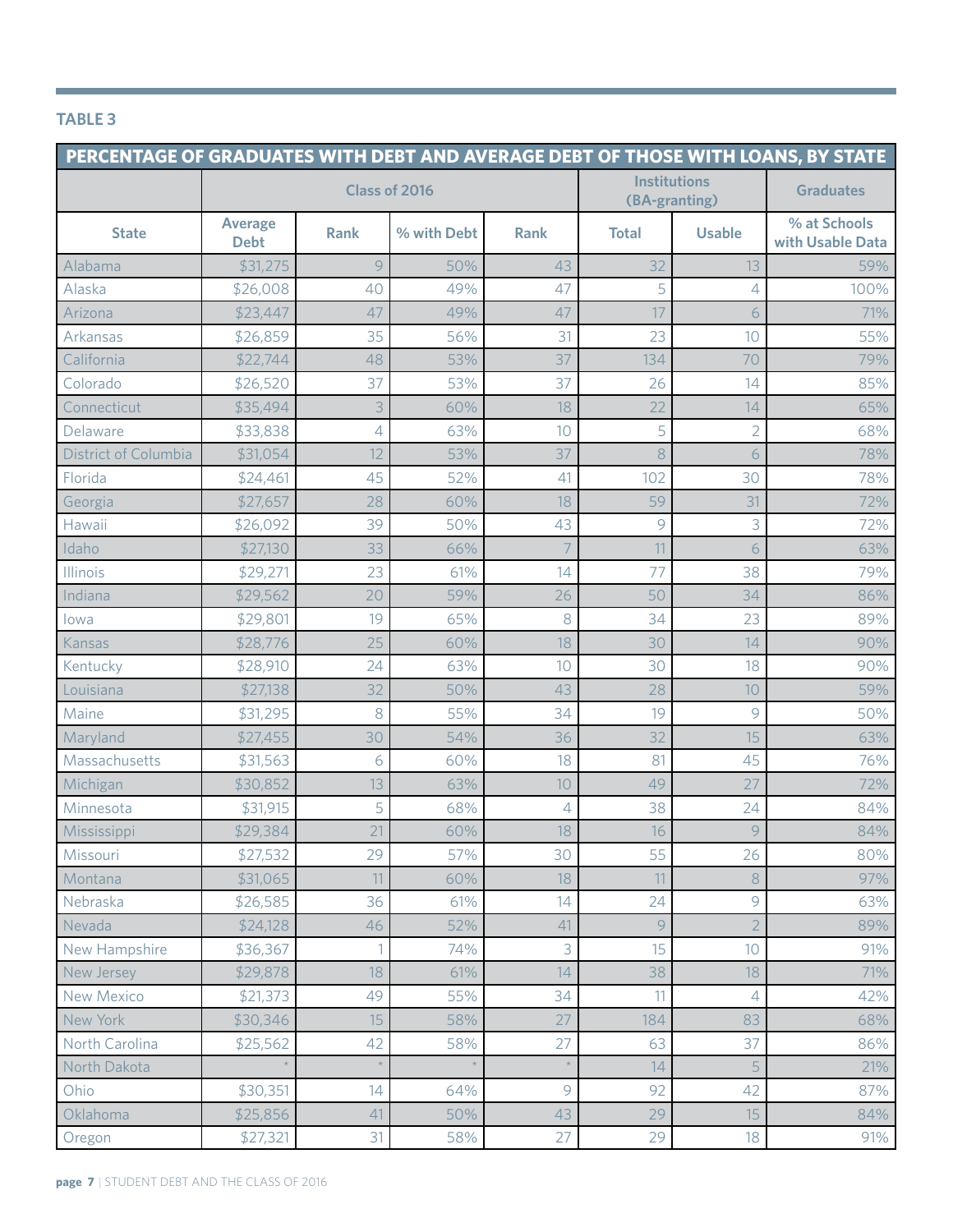| PERCENTAGE OF GRADUATES WITH DEBT AND AVERAGE DEBT OF THOSE WITH LOANS, BY STATE                                                                                                                                                          |                               |             |             |                                      |              |                  |                                  |
|-------------------------------------------------------------------------------------------------------------------------------------------------------------------------------------------------------------------------------------------|-------------------------------|-------------|-------------|--------------------------------------|--------------|------------------|----------------------------------|
|                                                                                                                                                                                                                                           | Class of 2016                 |             |             | <b>Institutions</b><br>(BA-granting) |              | <b>Graduates</b> |                                  |
| <b>State</b>                                                                                                                                                                                                                              | <b>Average</b><br><b>Debt</b> | <b>Rank</b> | % with Debt | <b>Rank</b>                          | <b>Total</b> | <b>Usable</b>    | % at Schools<br>with Usable Data |
| Pennsylvania                                                                                                                                                                                                                              | \$35,759                      |             | 68%         | 4                                    | 129          | 89               | 83%                              |
| Rhode Island                                                                                                                                                                                                                              | \$31,217                      | 10          | 61%         | 14                                   | 11           | 6                | 68%                              |
| South Carolina                                                                                                                                                                                                                            | \$30,123                      | 16          | 60%         | 18                                   | 33           | 16               | 66%                              |
| South Dakota                                                                                                                                                                                                                              | \$31,362                      |             | 75%         |                                      | 13           | 7                | 32%                              |
| Tennessee                                                                                                                                                                                                                                 | \$26,981                      | 34          | 60%         | 18                                   | 48           | 26               | 85%                              |
| <b>Texas</b>                                                                                                                                                                                                                              | \$26,292                      | 38          | 56%         | 31                                   | 95           | 53               | 91%                              |
| Utah                                                                                                                                                                                                                                      | \$19,975                      | 50          | 43%         | 50                                   | 17           | 8                | 68%                              |
| Vermont                                                                                                                                                                                                                                   | \$28,662                      | 26          | 63%         | 10                                   | 18           | 7                | 72%                              |
| Virginia                                                                                                                                                                                                                                  | \$29,296                      | 22          | 56%         | 31                                   | 47           | 36               | 96%                              |
| Washington                                                                                                                                                                                                                                | \$24,609                      | 44          | 53%         | 37                                   | 42           | 17               | 94%                              |
| West Virginia                                                                                                                                                                                                                             | \$27,708                      | 27          | 77%         |                                      | 21           | 11               | 42%                              |
| Wisconsin                                                                                                                                                                                                                                 | \$30,059                      | 17          | 67%         | 6                                    | 38           | 26               | 88%                              |
| Wyoming<br>where the contract and the contract of the contract of the contract of the contract of the contract of the contract of the contract of the contract of the contract of the contract of the contract of the contract of the con | \$25,378                      | 43          | 45%         | 49                                   |              |                  | 100%                             |

\* We did not calculate state averages when the usable data covered less than 30% of bachelor's degree recipients in a given state for the Class of 2016. For more details, see the Methodology section on page 19.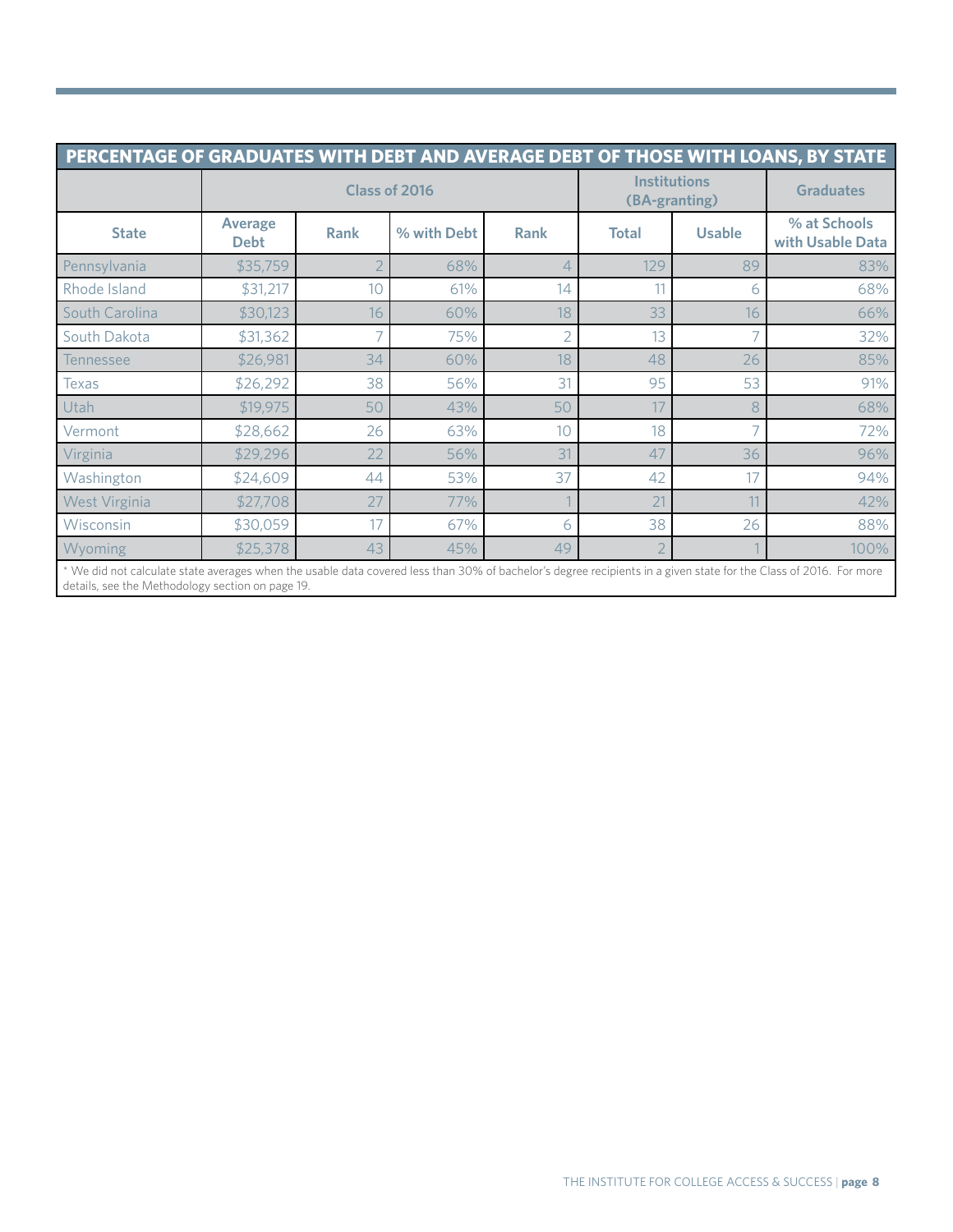#### **private (NONFEDERAL) LOANS**

The burden of student debt is not just affected by the amount of debt students have, but also about what types of loans they took out. Carrying nonfederal loans can significantly affect borrowers' ability to repay what they owe because such loans typically have higher costs than federal loans and provide little, if any, relief for struggling borrowers.<sup>6</sup> Debt figures reported by colleges suggest that about one-fifth of graduates' debt in recent years has been comprised of nonfederal education loans.7

The terms "private" and "nonfederal" are often used interchangeably to describe student loans outside of federal student loans. The majority of nonfederal loans are made by private banks and lenders, though some states and colleges have their own private, nonfederal loan programs for students. Specific costs and terms of nonfederal loans vary, though none provide the same consumer protections and repayment options that come with federal loans. Experts agree that students should exhaust federal loan eligibility before turning to nonfederal loans. Colleges that recommend specific nonfederal lenders must provide a "preferred lender list" that helps students who must look beyond federal loans compare options. These lists must include more than one lender, disclose the borrower benefits that contributed to the lenders' inclusion on the list, and make clear that students are not required to use one of the recommended lenders.

Because of changes to how the debt data used in this report are collected from individual colleges, it is possible to begin exploring the extent to which graduates from each college hold nonfederal loans. Graduates from high-debt colleges tend to rely more on nonfederal loans. However, some colleges where typical debt loads are low still have high rates of nonfederal loan usage. At the 80 colleges where borrowers' average debt was under \$20,000, there were at least 20 schools where one-fifth or more of students' debt was nonfederal loan debt.

Nationally representative data for 2012 graduates remain the best source of information about the extent of nonfederal debt among college graduates at the national level. Thirty percent of bachelor's degree recipients that year graduated with nonfederal loans, with average nonfederal loan debt of \$13,600.8 Nonfederal loans are most prevalent at for-profit colleges: 41 percent of their seniors graduated with private loans in 2012.<sup>9</sup>

#### **Loans from Private Banks and Lenders**

Private education loans from banks and lenders are no more a form of financial aid than a credit card. Regardless of whether they are fixed or variable, interest rates for these loans are typically highest for those who can least afford them. In September 2017, interest rates for undergraduate private education loans were as high as 14.24%, compared to a federal student loan interest rate of 4.45%.<sup>10</sup>

While there is broad consensus that students should exhaust federal loan eligibility before turning to other types of loans, 47 percent of undergraduates who took out private loans in 2011-12 did not use the maximum available in federal student loans.<sup>11</sup> College financial aid offices can play an important role in reducing their students' reliance on private loans, but college practices vary widely.<sup>12</sup> Some colleges take care to inform students about their federal loan eligibility before certifying private loans, whereas others encourage private loan financing by including private loans in students' award packages.

Today, private lenders typically look to schools to help certify students' eligibility for loans, but they are not required to do so and certification rates have historically been much lower when market conditions were more favorable.13 An analysis by the Consumer Financial Protection Bureau (CFPB) and U.S. Department of Education found that at the height of the private loan

*Carrying nonfederal loans can significantly affect borrowers' ability to repay what they owe. Nonfederal loans typically have higher costs than federal loans and provide little, if any, relief for struggling borrowers.*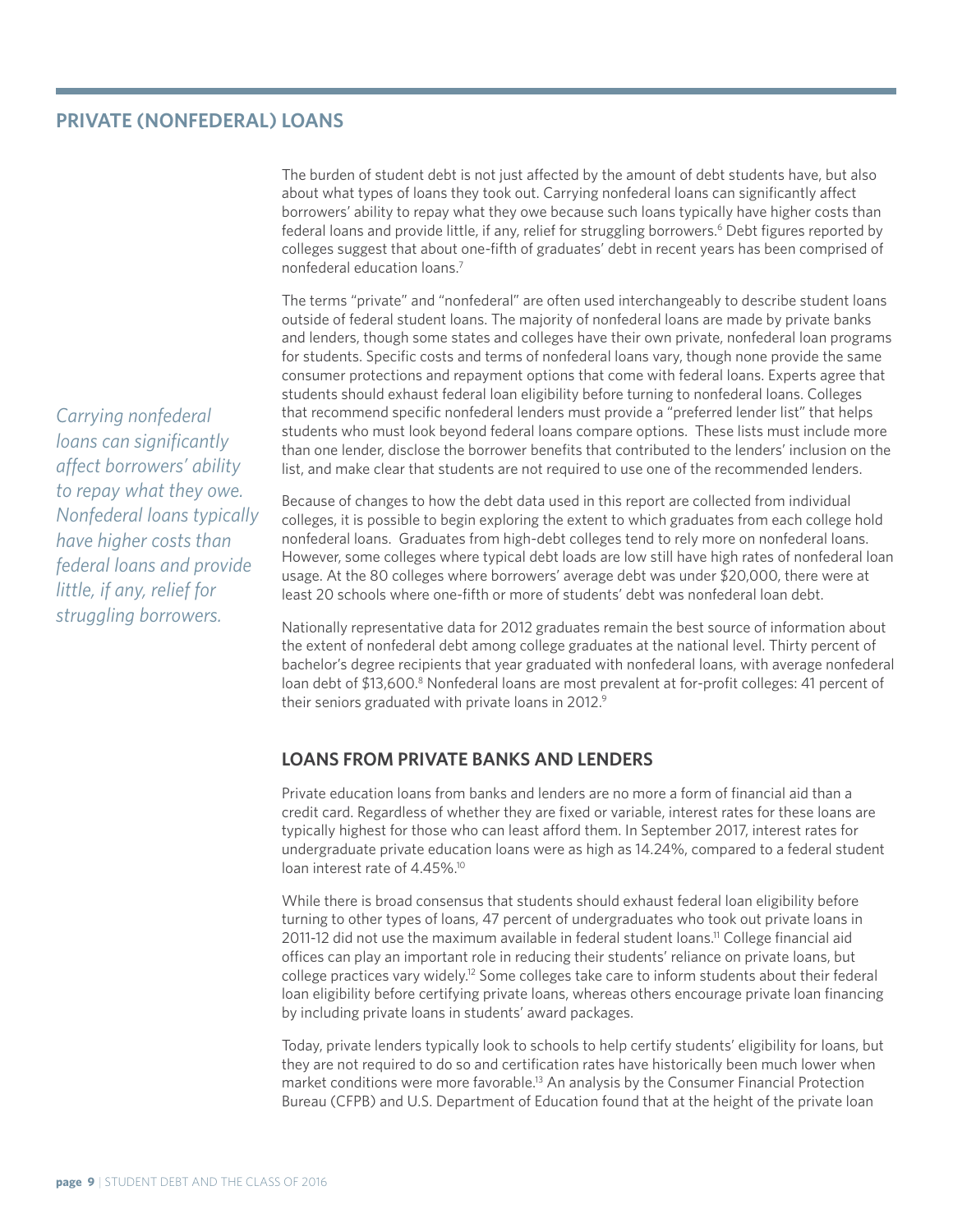market in 2007, almost a third (31%) of private loans were made without college involvement.14 When colleges are unaware that their students are seeking or receiving private loans, they are unable to counsel students appropriately or report private loan usage accurately. (See our recommendation about private loan certification on page 17.)

Private loan borrowing is concentrated in particular college types and states. For example, of the 100 colleges where graduates borrow most in private loans, 85% are nonprofit four-year colleges, which graduate 31% of bachelor's degree recipients.15 Of the same 100 colleges, 34 are located in Pennsylvania, a state that accounts for just 5% of college graduates.

## **STATE LOANS**

Several states offer their own education loans, which have terms that vary widely. Although some may expect state loans to have better terms than those from private banks and lenders, their terms frequently have more in common with other private loans than with federal loans.

The data reported by colleges indicate that state loan borrowing is concentrated in particular states. Almost eighty (79%) percent of the 2016 graduates with state loan debt went to college in just four states – Texas, Minnesota, Massachusetts, and New Jersey – which collectively produce just 14 percent of college graduates.16 While states often strive to create loan programs that are better for students than federal student loans, the reality generally falls far short.<sup>17</sup> The extent to which these state loan programs urge borrowers to tap federal student loans first varies.

*Of the 100 colleges where graduates borrow most in private loans, 85 are nonprofit fouryear colleges, and 34 of the 100 are located in Pennsylvania.*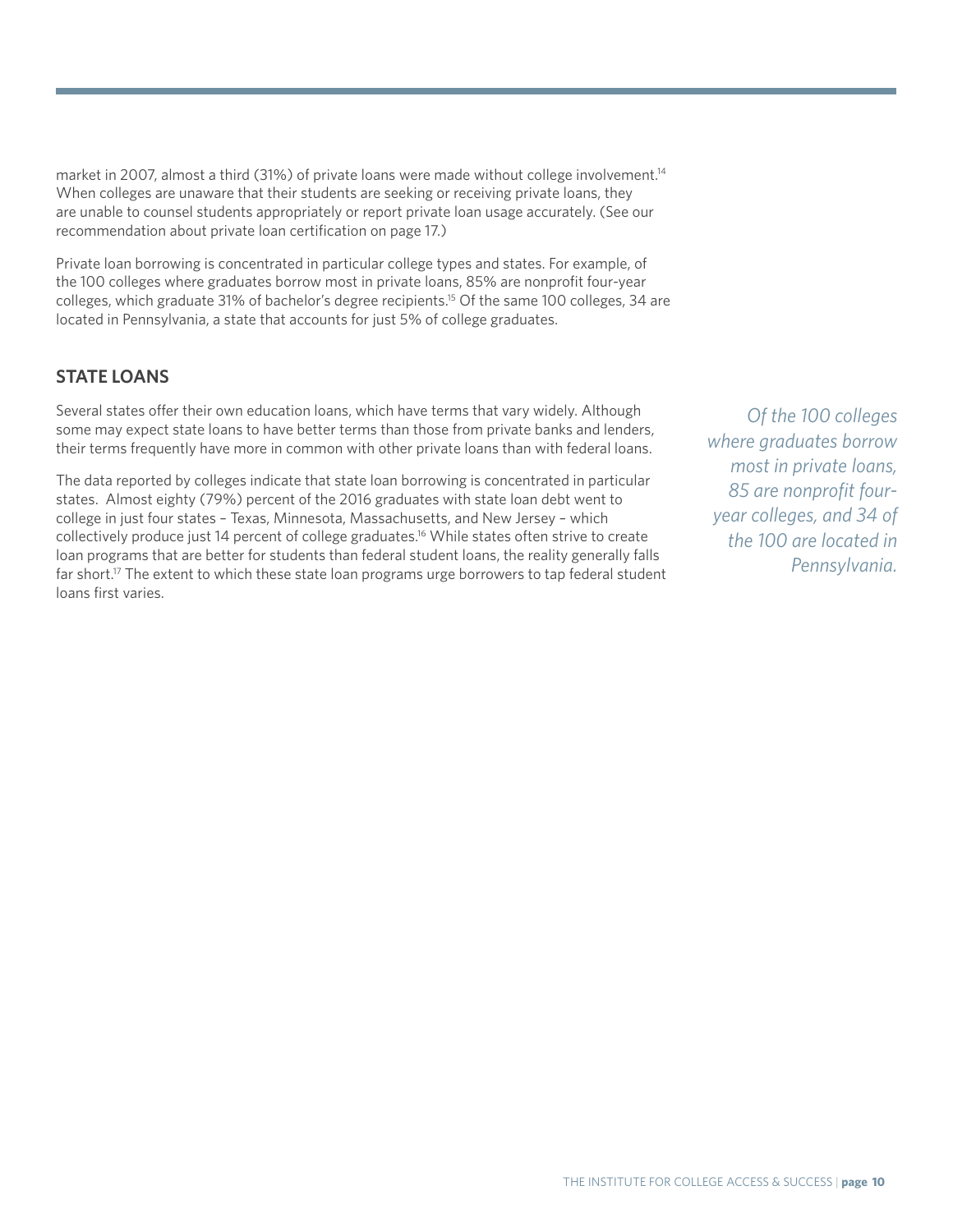# **Data on Debt at Graduation**

This report uses the only type of data currently available to gauge cumulative student debt for bachelor's degree recipients each year. As we note elsewhere in this report, these data have significant limitations. There are several reasons why the voluntarily reported, collegelevel debt data provide an incomplete picture of the debt carried by graduating seniors. While schools awarding 78 percent of public and nonprofit college bachelor's degrees in academic year 2015-16 reported debt figures, hundreds declined to report enough data to be included in this analysis. And as noted earlier, almost no for-profit colleges provide debt figures voluntarily. For more information on data limitations, see the Methodology section on page 19. For more information on for-profit colleges, see page 4.

Beginning in 2015, in conjunction with the College Scorecard consumer tool, the U.S. Department of Education began publishing the median federal student loan debt of graduates by school. These figures, calculated by the Department using data available through the National Student Loan Data System (NSLDS), are a significant step in the right direction. Cumulative debt figures for all institutions receiving federal financial aid are included. This provides some data for schools that choose not to report them voluntarily, and the data come from administrative records rather than being self-reported by colleges. However, these federal data also have several limitations. They exclude private loans, because private loans are not included in NSLDS. They combine debt at graduation for all types of undergraduate credentials, from certificates to bachelor's degrees, making comparisons between colleges with different mixes of credential types misleading. According to the Department, some schools are not yet accurately distinguishing between students who withdraw and those who graduate, when reporting to NSLDS.18 And in some cases, the debt figures represent a group of campuses rather than disaggregated data for each campus, which can be misleading for students looking for information about their particular campus.

While the voluntarily reported data used in this report remain the best available for showing the variations in student debt across states and colleges, they also illustrate why more comprehensive and comparable data remain sorely needed. Students and families need better information about costs and student outcomes when making college choices. The Department's data release and updated Scorecard are notable and important steps forward, but further improvements in the collection and availability of student debt data remain both necessary and long overdue. (See our recommendations for better data on page 16).

| <b>COMPARISON OF AVAILABLE ANNUAL DATA ON DEBT AT GRADUATION</b> |                                                                    |                                                   |  |  |  |  |  |
|------------------------------------------------------------------|--------------------------------------------------------------------|---------------------------------------------------|--|--|--|--|--|
|                                                                  | <b>This Report's Data</b>                                          | <b>Federal College Scorecard Data</b>             |  |  |  |  |  |
| <b>Type of Debt Included</b>                                     | All student loan debt                                              | Federal student loan debt only                    |  |  |  |  |  |
| <b>Type of Graduates</b>                                         | Bachelor's degree recipients                                       | All undergraduate completers                      |  |  |  |  |  |
| <b>How the Data Are Reported</b>                                 | Voluntarily self-reported                                          | Calculated by the U.S.<br>Department of Education |  |  |  |  |  |
| <b>What Data Are Reported</b>                                    | Average debt for borrowers;<br>Percent with debt; Number with debt | Median debt for borrowers;<br>Number with debt    |  |  |  |  |  |
| <b>Coverage of Reporting Colleges</b>                            | Most public and nonprofit four-year<br>colleges; few others        | All colleges offering<br>federal aid              |  |  |  |  |  |
| <b>Multi-campus colleges</b>                                     | Reported as individual<br>campuses                                 | Campuses may be grouped together                  |  |  |  |  |  |

#### **table 4**

*While the voluntarily reported data used in this report remain the best available for showing the variations in student debt across states and colleges, they also illustrate why more comprehensive and comparable data remain* 

*sorely needed.*

**page 11**| STUDENT DEBT AND THE CLASS OF 2016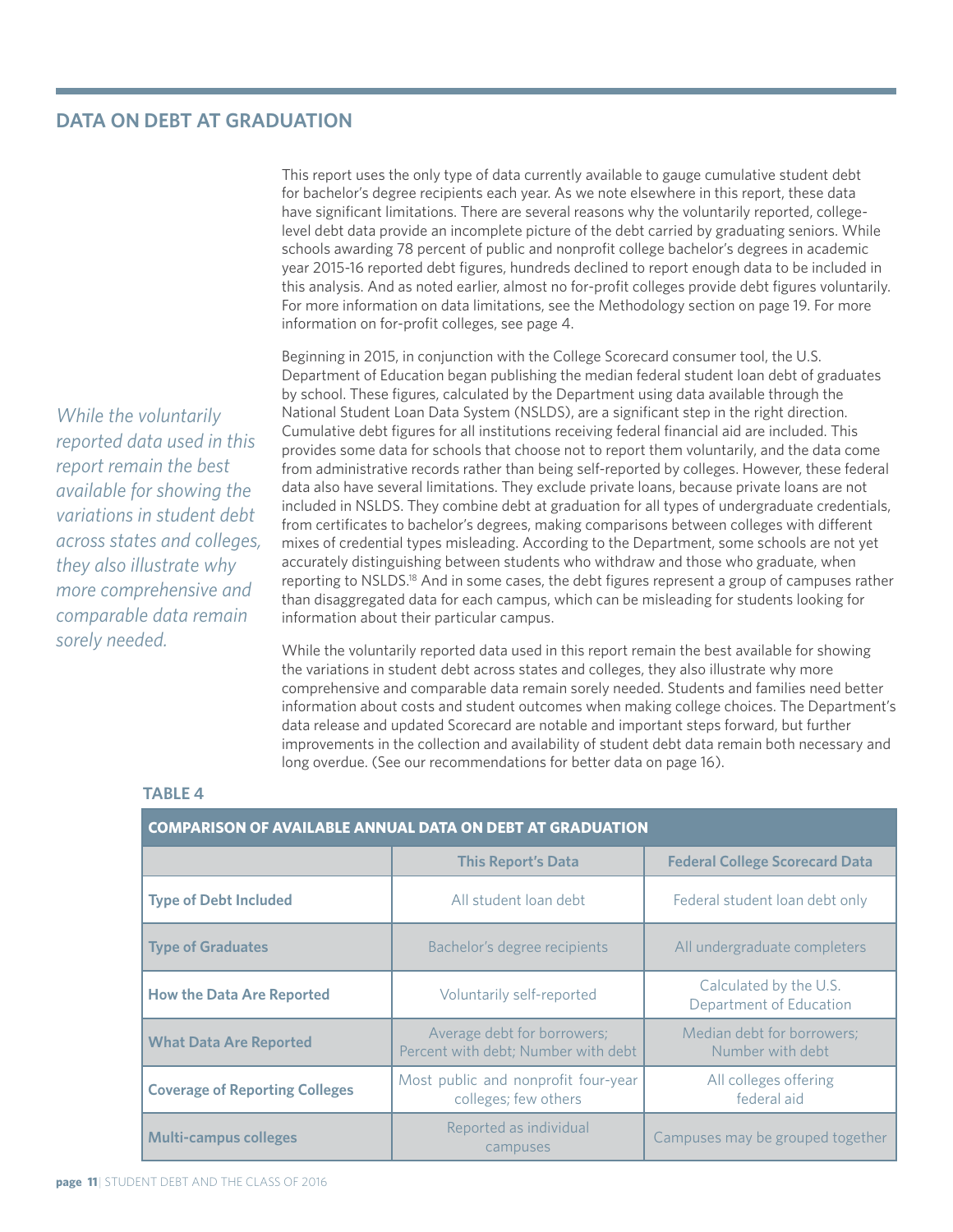# **What Colleges and States Can Do**

The best ways for colleges and states to reduce students' reliance on debt are to lower total college costs and provide need-based grants to help students cover costs without loans. Additionally, detailed below is an array of other options that colleges and state policymakers can consider to address college affordability and student debt. Each of these options is preferable to creating new loan programs or allowing or encouraging borrowers to refinance federal loans into state loans, policy ideas which very rarely help reduce the burden of student loan debt for those who most need the help and can unintentionally steer students away from the valuable benefits and consumer protections that come with federal student loans.

#### **Institutional Policy Ideas for Reducing Debt Burdens**

- **Prioritize needy students when awarding grant aid.** High-debt colleges spend hundreds of millions of dollars in institutional grants each year on students who have no financial need. Redirecting some of these resources to students who most need financial support would help reduce students' debt burdens.
- **Provide counseling for students seeking private loans.** Most private education loans are certified by the students' schools, and the certification requests give colleges a timely opportunity to counsel students about the risks of private loans and alternative options to explore, including untapped grant aid or federal loans.
- **Look at borrowing trends across types of students and types of debt.** The debt figures reported by colleges and used in this report are for all graduates, but debt burdens are not borne evenly across students. For example, the University of California consistently reports that lower income students are far more likely than those with higher incomes to graduate with debt.<sup>19</sup> Uncovering these trends is the first step to addressing them.
- **Set some financial aid resources aside to help students with emergencies.** Many students who face unexpected financial challenges throughout the academic year may need to take on unexpected debt, or, worse, stop out of college. Colleges that have grant aid specifically to help students cover such emergencies – and take care to ensure that students know about it – can help students bridge the financial gap.
- **Set clear, reasonable student budgets.** Colleges develop estimates of what it costs students to attend, and these estimates are used to determine how much aid students are eligible for. Research suggests that colleges frequently lowball student costs, which can lead to unexpected financial struggles and additional debt if students' expectations about costs and their plans for covering costs are out of line with reality.<sup>20</sup> Setting cost estimates transparently would better position students for success, and help them avoid unexpected debt.
- **Ensure that net price calculators are easy to find, use, and compare.** Since 2011, most colleges have been required to have net price calculators on their websites, to help prospective students get an early estimate of what any particular college will cost to attend. For some colleges, though, the utility of the calculators is undermined because of how difficult they are to find and use.<sup>21</sup> Schools should promote the use of these tools, rather than deter it.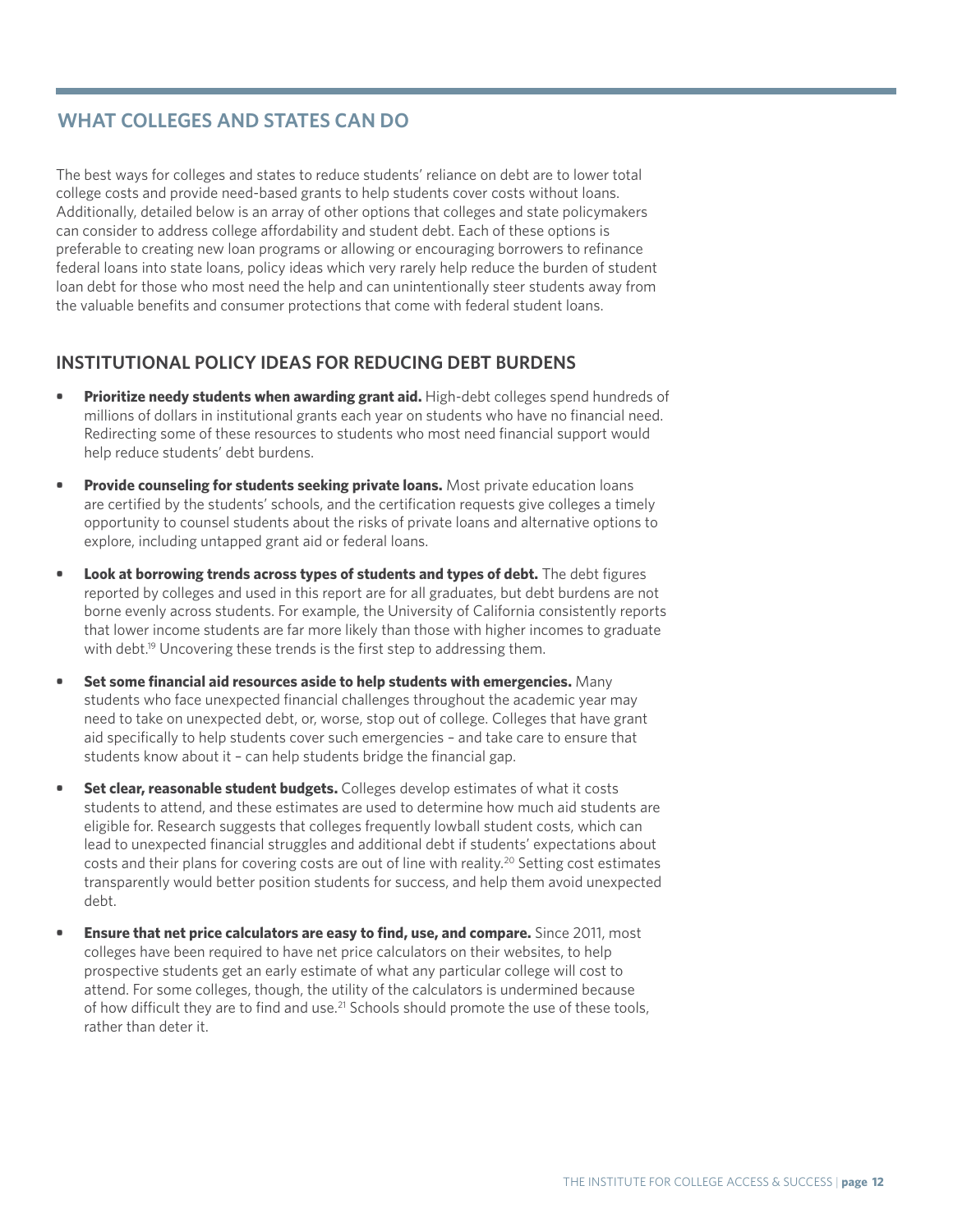## **State Policy Ideas for Reducing Debt Burdens**

- **Allocate available state grant aid based on need, not merit.** In 2014-15, 24 percent of state grant aid dollars were allocated to undergraduate students without regard to their financial circumstances.22 Students with greater financial need are more likely to need loans to cover college costs, and need-based state grant aid can help reduce students' need to borrow.
- **Exempt forgiven amounts of federal student loans from state income tax.** When federal student loan debt is forgiven after 20 or 25 years of payments in an incomedriven repayment plan, the amount forgiven is currently treated as income by the IRS, and can turn a would-be source of financial relief into a significant financial liability for individuals who can least afford it. As stakeholders work to address this at the federal level, state lawmakers can do their part by excluding forgiven federal student loan debt from calculations of state tax liability, as Pennsylvania does.<sup>23</sup>
- **•** Set institutional accountability standards for schools that receive state grant aid. In California, colleges where a substantial share of students borrow loans must meet student loan default rate and graduation rate standards in order to be eligible for state grant aid.<sup>24</sup> These standards direct students and state subsidies to schools where students' debt loads are more likely to be manageable.
- **Promote awareness of income-driven repayment plans.** Most student loan debt is federal loan debt and can be repaid based on the borrower's income, rather than the amount of debt they owe, which can help struggling borrowers stay on track and avoid default. Income-driven repayment plans also provide a light at the end of the tunnel by forgiving remaining debt, if there is any, after 20 or 25 years of payments. State policymakers can help get the word out about these income-driven plans through local outreach efforts and other channels of communication.
- **• Require colleges within a state to adopt institutional strategies to help reduce the burden of student debt.** For instance, states could require that colleges provide private loan counseling or analyze and report on trends in student borrowing.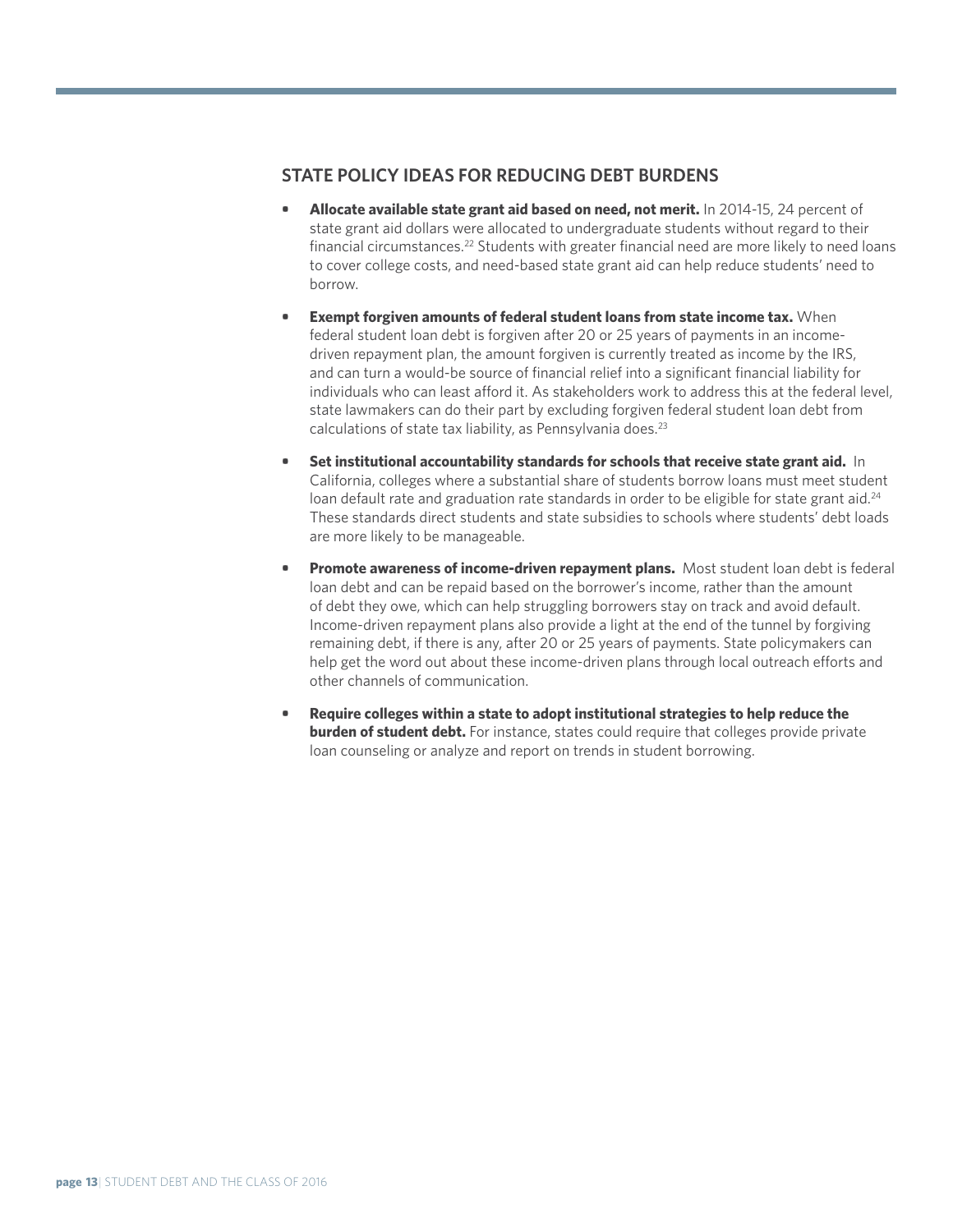# **Federal Policy Recommendations to Reduce the Burden of Student Debt**

In today's economy, being able to complete a college degree or other credential paves the way toward improved career prospects and increased quality of life. For students who need to borrow to enroll in and complete their higher education, federal student loans are a critical resource, providing the safest and most affordable borrowing option. However, for too many borrowers, student loan repayment is a challenge: One in four federal student loan borrowers are delinquent or in default on their loans.<sup>25</sup> Even for students who are able to keep up with their payments, student loan debt – even low debt when paired with low earnings – can hold borrowers back from starting a family, buying a home, saving for retirement, starting a business or farm, or saving for their own children's education.

Below are federal policy recommendations to make college more affordable and reduce the burden of student debt, including:

- • Reducing college costs and students' need to borrow;
- Protecting access to federal student loans;
- Ensuring federal loan payments are manageable and fair;
- Ensuring students have access to the information they need to make informed choices about where to go to college and how to pay for it;
- Improving accountability for colleges that receive federal funding;
- Reducing reliance on risky private loans; and
- Better targeting federal education tax benefits.

These and other recommendations are further detailed in our national student debt policy agenda, available online at [ticas.org/initiative/student-debt-policy-agenda](http://ticas.org/initiative/student-debt-policy-agenda).

#### *Reduce College Costs and the Need to Borrow*

The most effective way to reduce student debt is to reduce the amount students are asked to pay, so that students and families can more easily cover college costs with savings, earnings, and grants.

- **Strengthen Pell Grants.** We recommend doubling the maximum federal Pell Grant to restore its purchasing power, and permanently indexing it to inflation to maintain its value going forward. Need-based grants reduce low- and moderate-income students' need to borrow, yet the Pell Grant currently covers the lowest share of the cost of college in more than 40 years. Additionally, absent Congressional action, next year will be the first time in six years that the grant will not increase with inflation, resulting in further decline of the already low purchasing power of the grant.<sup>26</sup>
- **Ensure Federal Funds Supplement State Investment.** We recommend making a significant new federal investment in public higher education contingent on states maintaining or increasing their own investment in public higher education. About three-quarters (76%) of undergraduates attend public colleges, $27$  where, even after significant recovery, average state funding per student remains 16 percent lower than before the recession.<sup>28</sup> Congress should create a new federal/state partnership that includes a strong maintenance of effort provision aimed at maintaining or lowering the net price of public college for low- and moderate-income students.29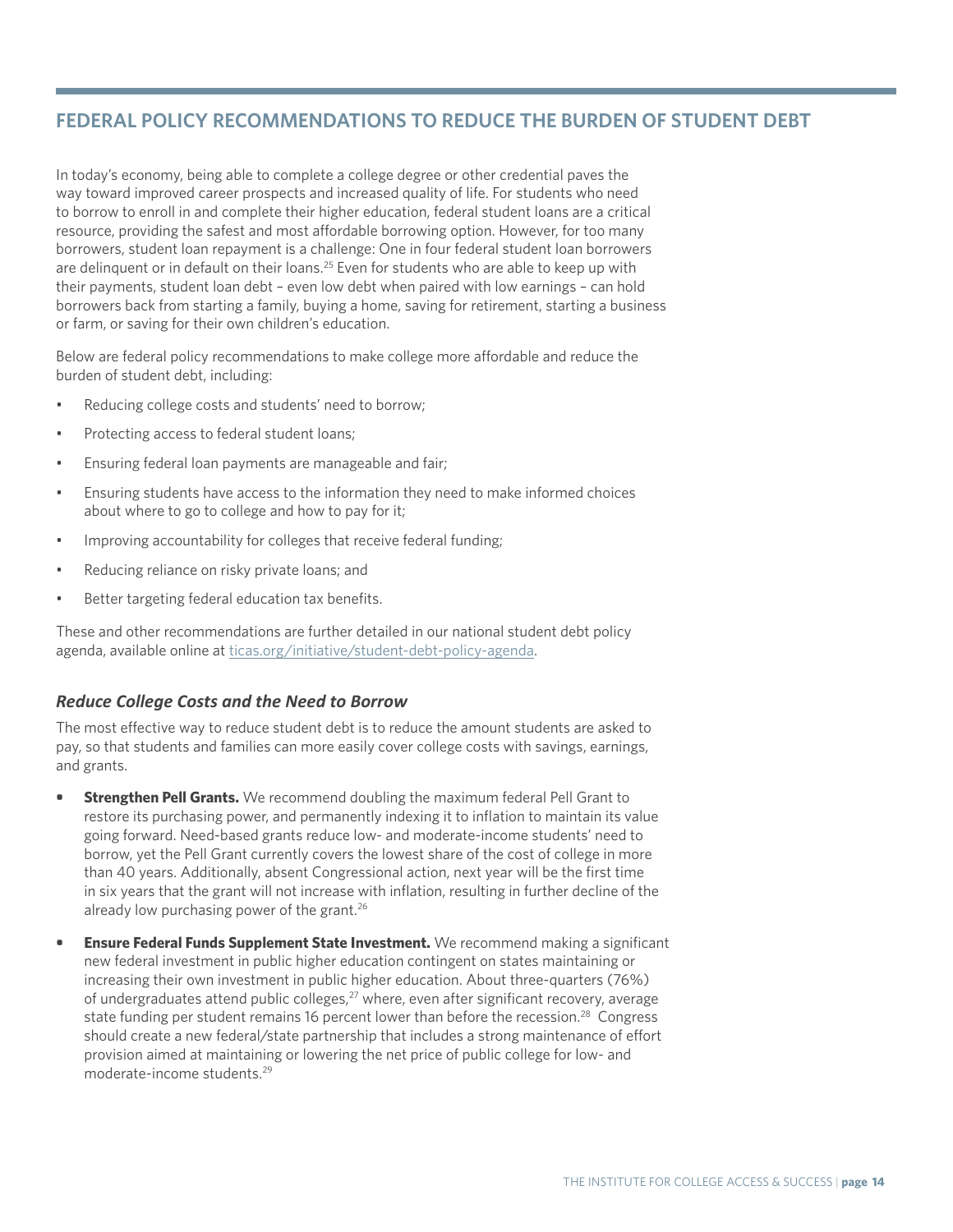#### *Protect Access to Federal Student Loans*

For the students who continue to need to borrow to attend and complete college, federal loans are the safest option available, providing all eligible students with equal access to credit with fixed interest rates, flexible repayment plans, and consumer protections not otherwise available. Without federal loans, students may turn to much riskier forms of credit, such as credit cards, payday loans, or private loans, or forgo college altogether, delay entry, or reduce their odds of success by attending part-time or working too much. Maintaining access to federal student loans includes opposing any proposal that would allow colleges to reduce eligibility for federal student aid for entire groups of students (e.g., by student characteristics or program of study).<sup>30</sup> Rather than protect students from excessive borrowing, such proposals are more likely to deny low-income students access to college or to certain programs and careers, undermining the goal of supporting access to a quality education in a program of their choosing, regardless of financial circumstances.

#### *Make Loan Repayment Simple, Manageable, and Fair*

Income-driven repayment (IDR) plans provide a critical safeguard for borrowers by capping monthly payments based on the borrower's income and family size, and providing a light at the end of the tunnel by forgiving remaining debt after 20 or 25 years of responsible payments. However, the confusion created by having five different IDR plans available today,<sup>31</sup> combined with a cumbersome annual income recertification process and insufficient help from student loan servicers, has contributed to under-enrollment among the borrowers who may need IDR the most.

- **Simplify and Improve Income-Driven Repayment (IDR).** To simplify and improve student loan repayment as well as reduce delinquency and default, we recommend streamlining the multiple IDR plans into a single, improved plan that works better for both students and taxpayers. This single IDR plan, paired with the option of a fixed payment plan, would let any borrower choose the assurance of payments capped at 10 percent of income and provide tax-free forgiveness of remaining debt, if any, after 20 years of payments. The plan would also better target benefits to those who need them most, and prevent borrowers with high incomes and high debt from receiving loan forgiveness when they could have afforded to pay more.<sup>32</sup>
- **Make it Easier for Borrowers to Keep Making Payments Based on Income.** Rather than having to proactively submit new income information every year or getting their payments bumped up to non-income-based and potentially unaffordable amounts, borrowers should be able to give permission for the Department of Education (the Department) to automatically access their required tax information, permission that the borrower can revoke at any time. This change will help borrowers maintain affordable payments and stay on top of their loans, as well as shrink paperwork and burden for both borrowers and loan servicers. The Departments of Treasury and Education reached an agreement to do this but progress has stalled despite strong bipartisan support in the House and Senate to require that they do so as soon as possible, as well as bipartisan legislation that would require it.<sup>33</sup>
- **Improve Student Loan Servicing.** Many struggling federal student loan borrowers who would benefit from IDR plans have not enrolled, and the Department's own data show that the majority of enrolled borrowers missed their annual income recertification deadline.34 This raises serious questions about the effectiveness of communications from federal loan servicers. Experimental pilots conducted by the Department have helped identify ways that servicer communications can be improved.<sup>35</sup> We urge the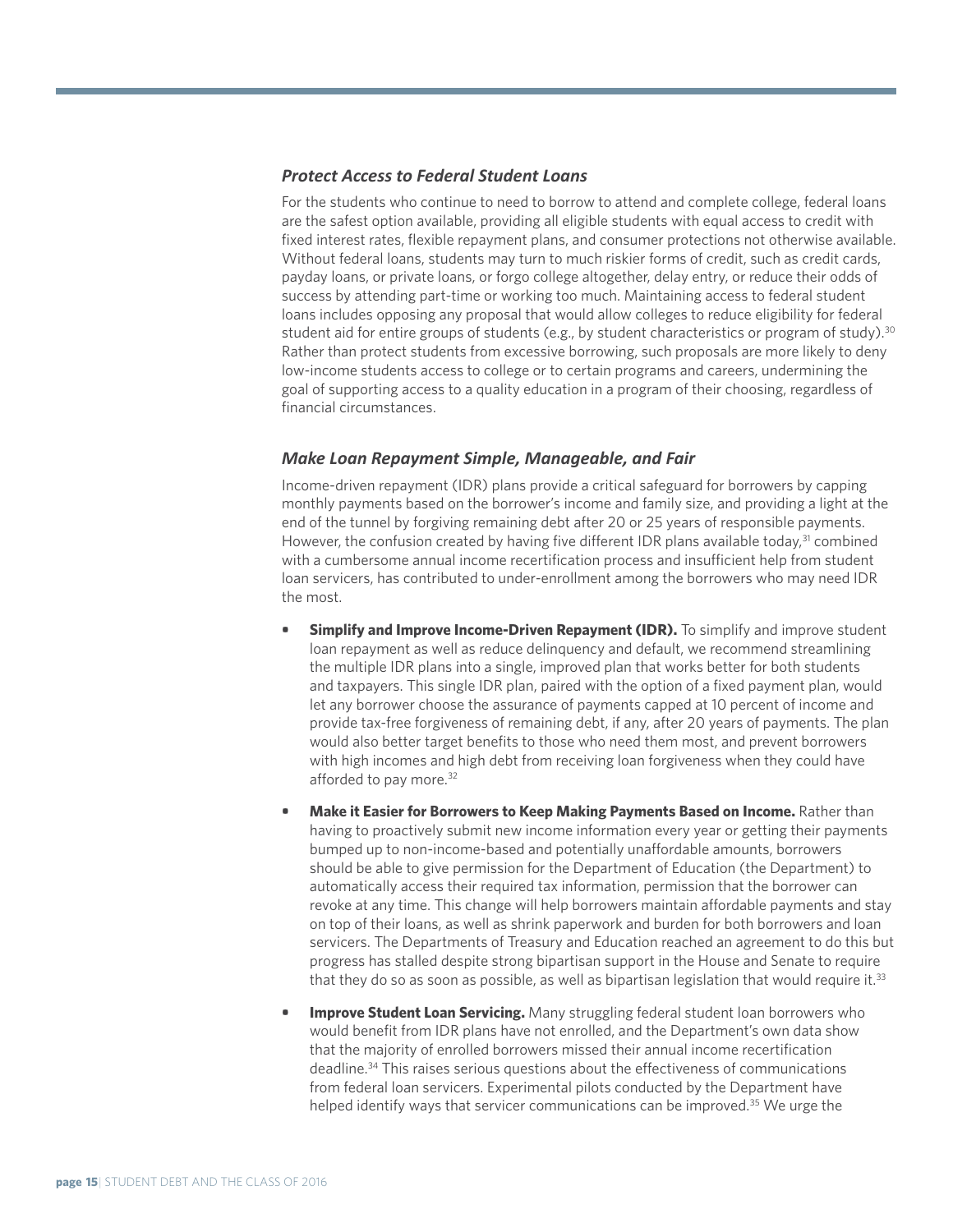adoption of consistent, enforceable servicing standards for all student loans, as jointly recommended by the Consumer Financial Protection Bureau and the Departments of Education and Treasury.36 TICAS strongly supported prompt implementation of the Education Department's July 2016 policy direction on the servicing of all federal student loans to create a more transparent and accountable system that provides high-quality servicing and promotes continuous improvement.<sup>37</sup> Unfortunately, in April 2017, the new presidential administration retracted this memo, which included a directive that student loan contractors' past performance be considered in awarding new contracts.<sup>38</sup>

#### *Help Students and Families Make Informed Choices*

Students need readily available, timely, accurate, and comparable information to make informed decisions about where to go to school and how to pay for it. Recent improvements include the use of the tax data available at the time students are filing the FAFSA so students can complete the application earlier, and find out how much federal aid they qualify for before deciding where to apply. The Department's College Scorecard also increases transparency by highlighting important data on individual colleges' costs and student outcomes.<sup>39</sup> However, key data on student debt are still not available, and it remains too difficult for students to get comparable estimates of how much colleges may cost them, or compare aid offers from different colleges.

- **Bring Postsecondary Data into the 21<sup>st</sup> Century.** To support more useful, comprehensive, accurate and comparable postsecondary data, we have joined business leaders,<sup>40</sup> the Postsecondary Data Collaborative,<sup>41</sup> students,<sup>42</sup> and policymakers from both sides of the aisle<sup>43</sup> in recommending a repeal of the 2008 ban on a student level data network, and the creation of a network with strong protocols for protecting both student privacy and data security. In the meantime, improvements to existing data collection and reporting mechanisms are still urgently needed. For example, total debt at graduation – including both federal and private loans – is not available for every college, nor is debt for each type of credential offered by a given school. We recommend that the Department immediately collect these data from colleges via the Integrated Postsecondary Education Data System (IPEDS).
- **Consumer Information.** Making currently available data more accessible, easier to understand, and easier to compare will help students better identify colleges that provide the best value and fit based on their individual circumstances, needs, and goals. Toward that end, we recommend further improvements to and promotion of the following existing consumer tools:
	- *College Scorecard:* The College Scorecard is an interactive online tool that helps consumers quickly and easily understand the chances of completing, borrowing, or ending up with high debt and/or low earnings at a specific school. Additional enhancements to the student debt data in the College Scorecard would increase the usefulness of that information. Cumulative debt figures should be disaggregated by type of credential completed, should allow for state-level figures to be calculated and compared, and should include both federal and private loan debt as soon as they are collected and available.
	- *Net Price Calculators:* Nearly all colleges are required to have a net price calculator on their website to provide an individualized estimate of how much the college would cost a particular student, well before he or she has to decide where to apply. Our research has found that many of these calculators are hard to find, use, and compare.<sup>44</sup> Bipartisan legislation has been introduced to address these issues, including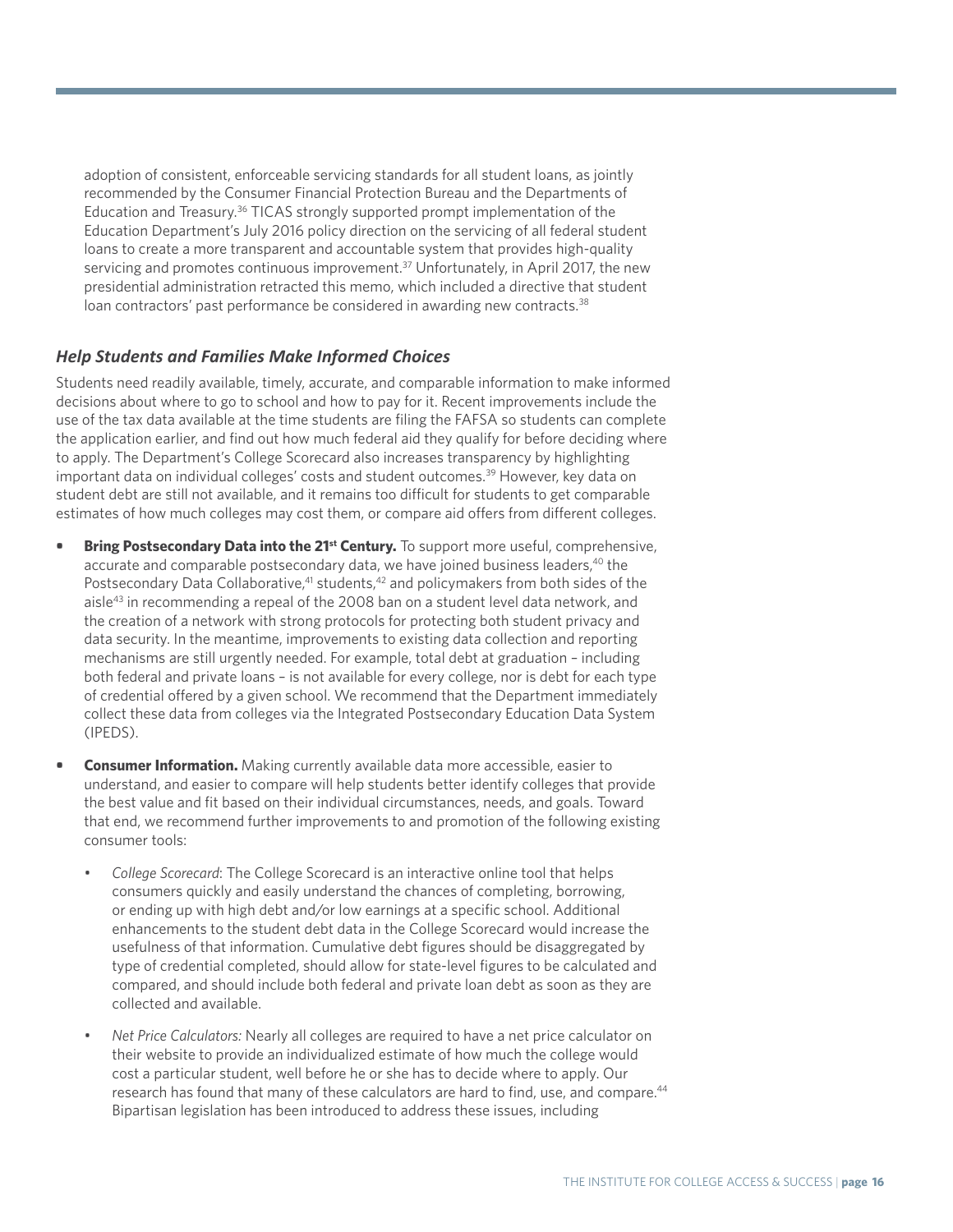authorizing the creation of a central portal that would let students quickly and easily get comparable net price estimates for multiple colleges at once.45

- *• Financial Aid Shopping Sheet*: The Shopping Sheet is a voluntary standard format for college financial aid offers, designed to make it easy for students to understand and compare the real cost of attending the colleges where they have been accepted. More than 3,000 colleges now use the Shopping Sheet, but many schools still do not use it at all or use it only for some students.<sup>46</sup> Students should be able to count on clear and comparable financial aid offers no matter where they apply. Bipartisan legislation has been introduced to require all colleges receiving federal aid to use a similar standardized award letter format.<sup>47</sup>
- Loan Counseling: By law, all federal student loan borrowers are required to receive entrance and exit counseling. The Department has worked to improve its current online counseling, which is used by thousands of colleges. However, there remains significant potential as well as bipartisan interest in enhancing federal student loan counseling to ensure that students are provided clear, timely, actionable information that is relevant to their borrowing options.48 We support empowering schools to require annual counseling in order to more consistently provide students with information related to their previous and future borrowing decisions without deterring or restricting access to loans that students need to attend and succeed in college. We also encourage the Department to continue evaluating and improving its online tools, including more effective integration of income-driven repayment plan options in exit counseling.

#### *Strengthen College Accountability*

There is strong bipartisan support for improving the current financial aid eligibility system, where the all-or-nothing approach allows schools to too easily maintain the status quo, even if their performance consistently falls near the established threshold for failure. We recommend a new federal aid eligibility policy that supplements rather than replaces other existing accountability measures (e.g., the gainful employment and "90/10" rules). Our proposal to improve the current Title IV eligibility system uses a student-based debt outcome measure to tie federal aid eligibility to the actual financial risk students take by enrolling in, and the risk taxpayers take by subsidizing, a school. Our proposal includes graduated risk-sharing payments to prompt colleges to improve, as well as robust rewards to encourage colleges that serve students well to enroll more low-income students.<sup>49</sup>

#### *Reduce Risky Private Loan Borrowing*

There is bipartisan support for ensuring that students take out federal loans before turning to riskier private loans to pay for school.<sup>50</sup> Private education loans are one of the riskiest ways to pay for college. Unlike federal loans, they typically have variable interest rates and lack the important borrower protections and repayment options that come with federal loans. Private loans for students are also generally more costly than federal loans, and lower income students usually receive the worst private loan rates and terms.<sup>51</sup> Yet almost half of undergraduates who borrow private loans could have borrowed more in safer federal loans.<sup>52</sup>

We recommend a number of changes to reduce unnecessary reliance on private loans, and enhance protections for private loan borrowers, including: requiring school certification of private loans; restoring fair bankruptcy treatment for private loan borrowers; and encouraging community colleges to participate in the federal loan program. For example, California now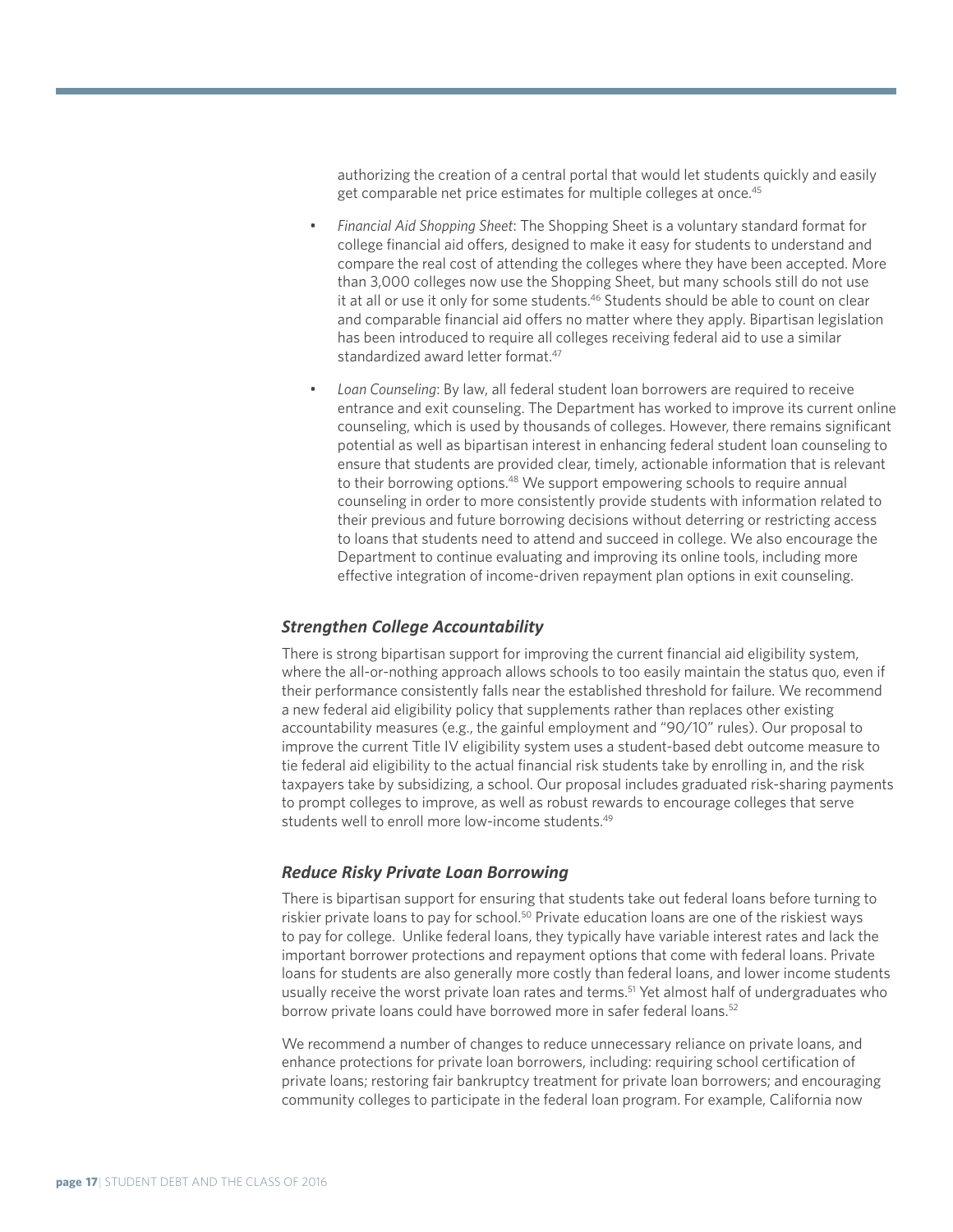requires colleges to clearly indicate if they do not offer federal loans, disclose the average federal and private loan debt of their graduates, and inform students of any untapped federal aid eligibility before certifying any private loan.<sup>53</sup> Federal legislation from the 114<sup>th</sup> Congress would require school certification of private loans and other consumer protections.<sup>54</sup>

#### *Simplify and Better Target Higher Education Tax Benefits*

There is bipartisan agreement that higher education tax benefits are overly complex, and their benefits poorly timed and regressive. We recommend streamlining existing education tax benefits by improving the American Opportunity Tax Credit (AOTC) and eliminating benefits that are less effective or targeted, such as the Tuition and Fees Deduction and Lifetime Learning Credit. We also recommend eliminating the taxation of Pell Grants, an unnecessary complexity that keeps many students from accessing tax benefits they qualify for. Additionally, we recommend eliminating the taxation of forgiven federal student loan debt, regardless of the reason it has been discharged. Currently, loan balances discharged after 10 years of payments under the Public Service Loan Forgiveness program (PSLF) are not treated as taxable income. But balances discharged after 20 or 25 years of responsible payments in an income-driven repayment (IDR) plan or due to death or permanent disability are treated as taxable income.<sup>55</sup> This disparate tax treatment is inequitable and confusing, and creates a potentially unaffordable tax liability that disproportionately impacts low-income borrowers.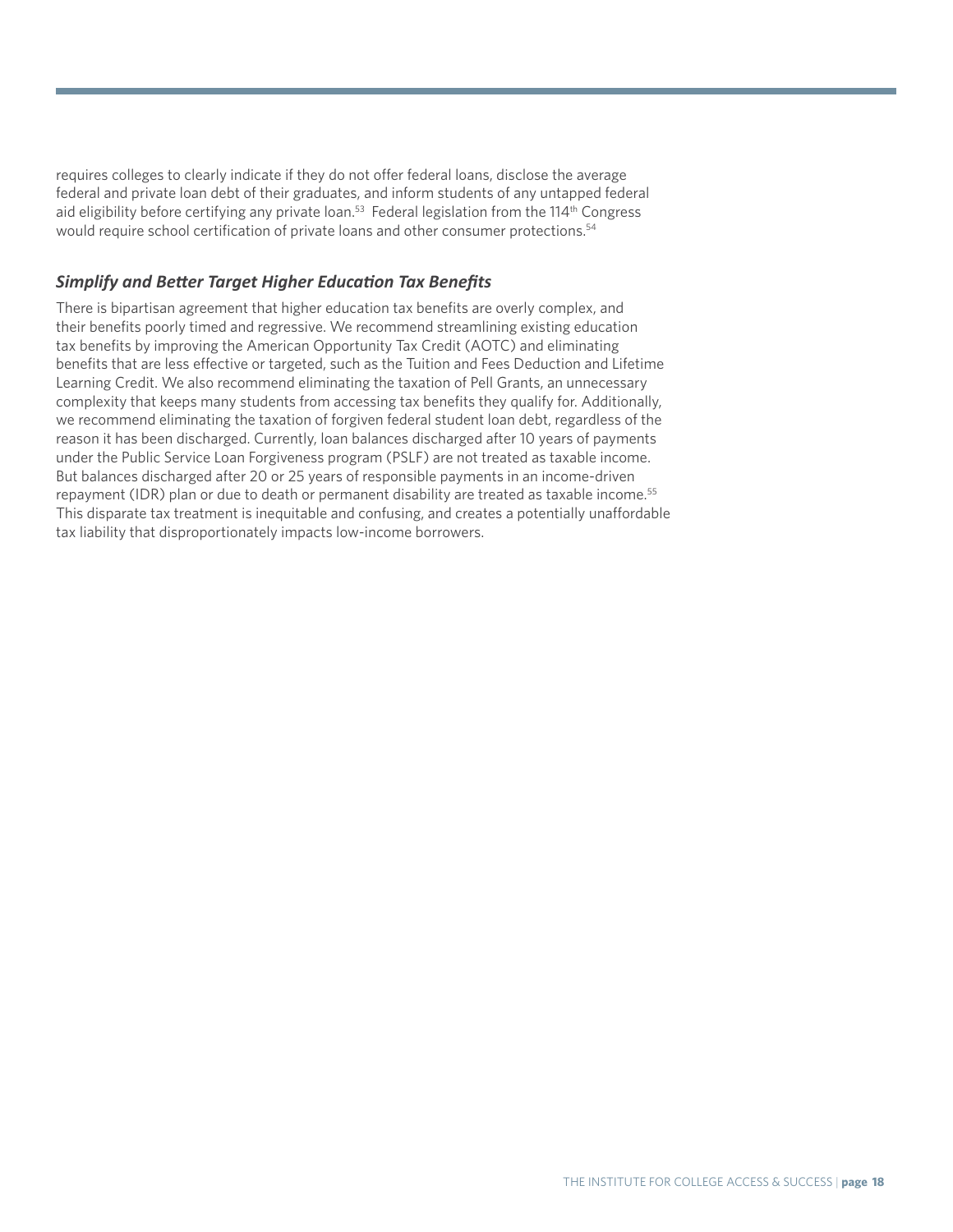## **Methodology: Where the Numbers Come From and How We Use Them**

Several organizations conduct annual surveys of colleges that include questions about student loan debt, including *U.S. News & World Report*, Peterson's (publisher of its own college guides), and the College Board. To make the process easier for colleges, these organizations use questions from a shared survey instrument, called the Common Data Set (CDS). Despite the name "Common Data Set," there is no actual repository or "set" of data. Each surveyor conducts, follows up, and reviews the results of its own survey independently. For this analysis, we licensed and used the data from Peterson's.<sup>56</sup>

This section of the Common Data Set 2016-2017 was used to collect student debt data for the Class of 2016:

**Note:** These are the graduates and loan types to include and exclude in order to fill out CDS H4 and H5.

#### **Include:**

- \* 2016 undergraduate class: all students who started at your institution as first-time students and received a bachelor's degree between July 1, 2015 and June 30, 2016.
- only loans made to students who borrowed while enrolled at your institution.
- co-signed loans.

#### **Exclude:**

- students who transferred in
- money borrowed at other institutions.
- parent loans.
- students who did not graduate or who graduated with another degree or certificate (but no bachelor's degree).
- **H4.** Provide the number of students in the 2016 undergraduate class who started at your institution as first-time students and received a bachelor's degree between July 1, 2015 and June 30, 2016. Exclude students who transferred into your institution.
- **H5.** Number and percent of students in class (defined in H4 above) borrowing from federal, non-federal, and any loan sources, and the average (or mean) amount borrowed. NOTE: The "Average per-undergraduate-borrower cumulative principal borrowed," is designed to provide better information about student borrowing from federal and nonfederal (institutional, state, commercial) sources. The numbers, percentages, and averages for each row should be based only on the loan source specified for the particular row. For example, the federal loans average (row b) should only be the cumulative average of federal loans and the private loans average (row e) should only be the cumulative average of private loans.

|              | Source/ Type of Loan                                                                                                                                                                                                                                                 | Number in the class<br>(defined in H4 above)<br>who borrowed from the<br>types of loans specified in<br>the first column | Percent of the class<br>(defined above) who<br>borrowed from the types of<br>loans specified in the first<br>column (nearest 1%) | Average per-undergradu-<br>ate-borrower cumulative<br>principal borrowed from the<br>types of loans specified in<br>the first column (nearest \$1) |
|--------------|----------------------------------------------------------------------------------------------------------------------------------------------------------------------------------------------------------------------------------------------------------------------|--------------------------------------------------------------------------------------------------------------------------|----------------------------------------------------------------------------------------------------------------------------------|----------------------------------------------------------------------------------------------------------------------------------------------------|
| a)           | Any Ioan program: Federal Perkins, Feder-<br>al Stafford Subsidized and Unsubsidized,<br>institutional, state, private loans that your<br>institution is aware of, etc. Include both Fed-<br>eral Direct Student Loans and Federal Family<br><b>Education Loans.</b> |                                                                                                                          | $\frac{0}{0}$                                                                                                                    |                                                                                                                                                    |
| b)           | Federal Ioan programs: Federal Perkins,<br>Federal Stafford Subsidized and Unsubsidized.<br>Include both Federal Direct Student Loans and<br><b>Federal Family Education Loans.</b>                                                                                  |                                                                                                                          | $\frac{0}{0}$                                                                                                                    |                                                                                                                                                    |
| $\mathsf{c}$ | Institutional loan programs.                                                                                                                                                                                                                                         |                                                                                                                          | $\frac{0}{0}$                                                                                                                    | \$                                                                                                                                                 |
| d)           | State loan programs.                                                                                                                                                                                                                                                 |                                                                                                                          | $\%$                                                                                                                             | \$                                                                                                                                                 |
| e)           | Private alternative loans made by a bank or<br>lender.                                                                                                                                                                                                               |                                                                                                                          | $\frac{0}{0}$                                                                                                                    |                                                                                                                                                    |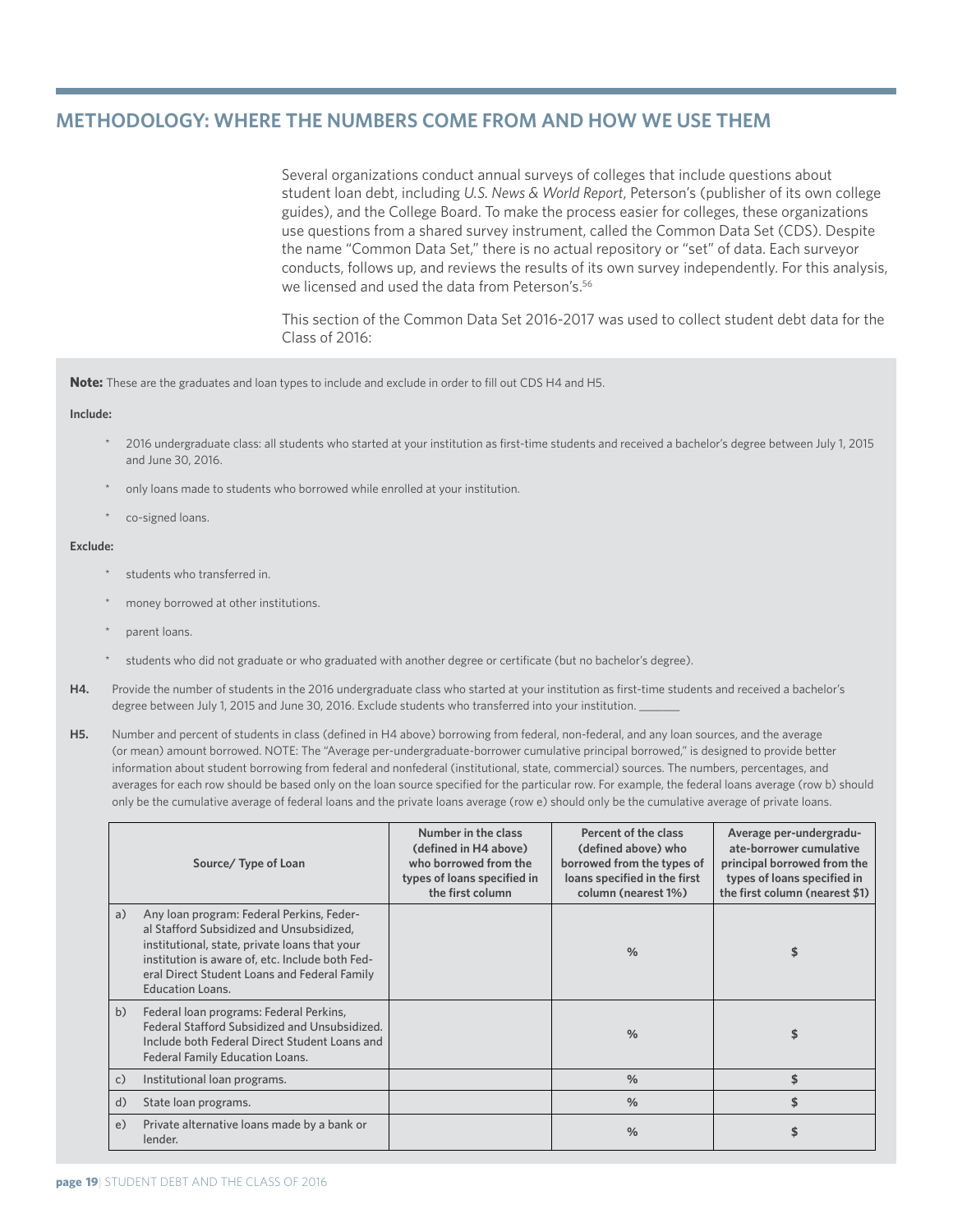We calculated per capita overall debt  $-$  the average debt across all graduates whether they borrowed or not — by multiplying the percent with debt by the average debt; per capita federal debt by multiplying the percent with federal debt by the average federal debt; and per capita nonfederal debt by subtracting per capita federal debt from per capita debt. The proportion of debt that is nonfederal is calculated as the per capita nonfederal debt divided by the per capita debt.

Except where otherwise noted, in this report the term "colleges" refers to public four-year and nonprofit four-year institutions of higher education that granted bachelor's degrees during the 2015-16 year and are located in the 50 states plus the District of Columbia.

# **Data Limitations**

There are several reasons why CDS data (such as the college-level data from Peterson's) provide an incomplete picture of the debt levels of graduating seniors. Although the CDS questions ask colleges to report cumulative debt from both federal and private loans, colleges may not be aware of all the private loans their students carry. The CDS questions also instruct colleges to exclude transfer students and the debt those students carried in. In addition, because the survey is voluntary and not audited, colleges may actually have a disincentive for honest and full reporting. Colleges that accurately calculate and report each year's debt figures rightfully complain that other colleges may have students with higher average debt but fail to update their figures, under-report actual debt levels, or never report figures at all. Additionally, very few for-profit colleges report debt data through CDS, and national data show that borrowing levels at for-profit colleges are, on average, much higher than borrowing levels at other types of colleges. See page 4 for more about for-profit colleges.

Despite the limitations of the CDS data, they are the only data available that show average cumulative student debt levels for bachelor's degree recipients, including both federal and private loans, every year and at the college level. While far from perfect, CDS data are still useful for illustrating the variations in student debt across states and colleges.

#### **What Data are Included in the State Averages?**

Our state-level figures are based on the 1,055 public and nonprofit four-year colleges that reported the number of graduating students in the Class of 2016 with loans, the percent of graduates with debt, and the average debt of those who borrowed, and reported in the Peterson's Undergraduate Financial Aid Survey that they awarded bachelor's degrees for the Class of 2016.57 These colleges represent 52 percent of all public and nonprofit four-year colleges that granted bachelor's degrees and 78 percent of all bachelor's degree recipients in these sectors in 2015-16.58 Nonprofit colleges compose 60 percent of the colleges with usable data, similar to the share they make up of public and nonprofit four-year bachelor's degreegranting colleges combined (67%).

We did not calculate state averages when the usable cases with student debt data covered less than 30 percent of bachelor's degree recipients in the Class of 2016. We weight the state averages according to the number of borrowers reported in the Peterson's Undergraduate Financial Aid Survey.

The state averages and rankings in this report are not directly comparable to averages in previous years' reports due to changes in which colleges in each state report data each year, revisions to the underlying data submitted by colleges, and changes in methodology.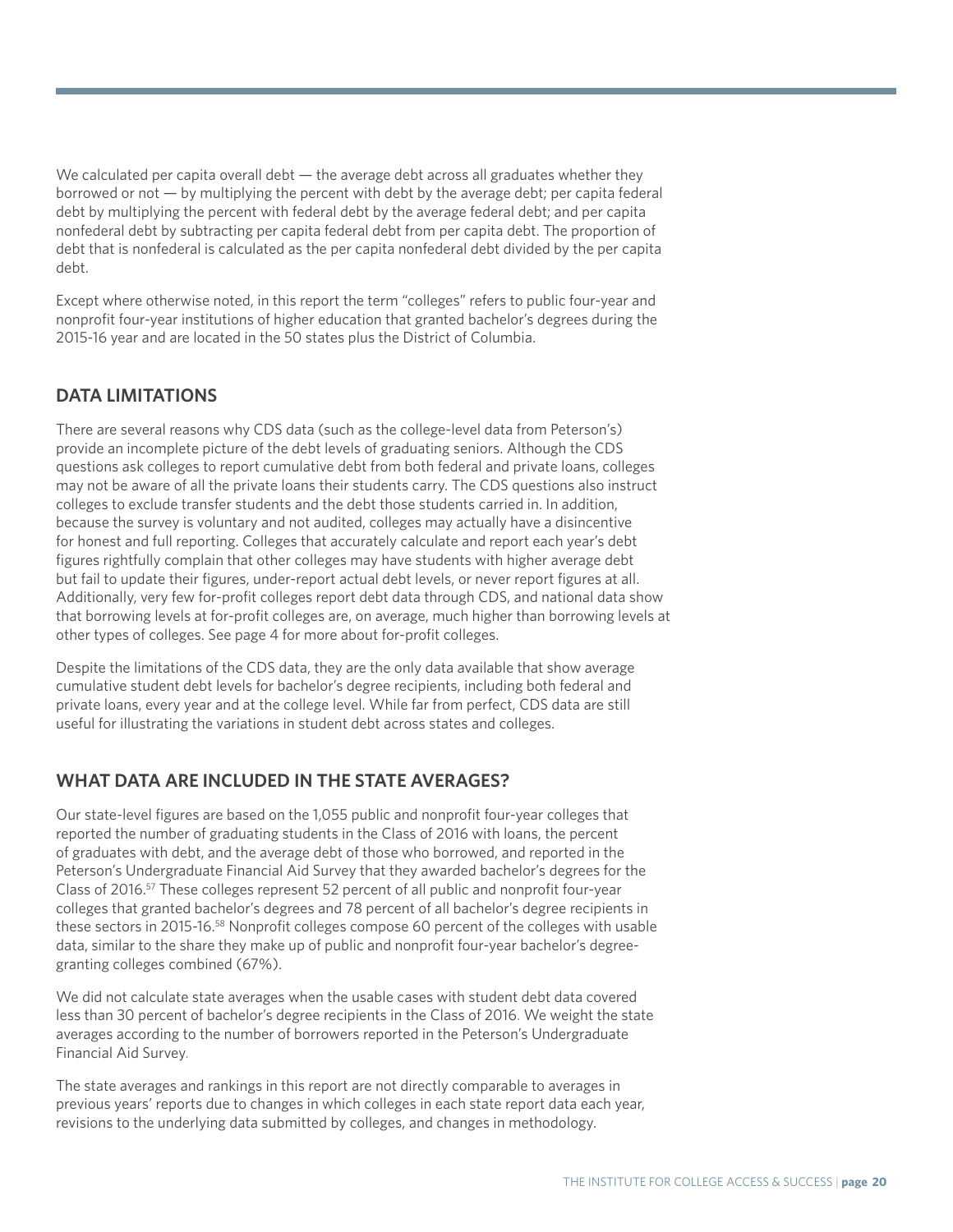## **endnotes**

1 Note that the data used here and throughout this report include only student loans and do not include federal Parent PLUS loans, which parents of dependent undergraduates can use to cover any college costs not already covered by other aid.

<sup>2</sup> Unless otherwise noted, only colleges that reported average debt, number with debt, and percent with debt for the Class of 2016 and reported in the Peterson's Undergraduate Financial Aid Survey at least 100 bachelor's degree recipients in 2015-16 are included in the data about student debt at colleges in this report.

<sup>3</sup> The state averages and rankings in this report are not directly comparable to those in previous years' reports due to changes in which colleges in each state report data each year, revisions to the underlying data submitted by colleges, and changes in methodology.

4 These regions are as defined in: U.S. Census Bureau. *Census regions and divisions with State FIPS Codes*. [http://www2.census.gov/geo/pdfs/maps-data/maps/reference/us\\_regdiv.pdf.](http://www2.census.gov/geo/pdfs/maps-data/maps/reference/us_regdiv.pdf) Accessed September 7, 2017.

5 See *What Data are Included in the State Averages?* on page 20.

6 For more on the difficulties borrowers face in repaying private loans, see Consumer Financial Protection Bureau (CFPB). 2015. *Annual Report of the CFPB Student Loan Ombudsman*. [http://bit.ly/1joybQj.](http://bit.ly/1joybQj)

7 See TICAS. 2016. *Student Debt and the Class of 2015*. [https://ticas.org/sites/default/](https://ticas.org/sites/default/files/pub_files/classof2015.pdf) [files/pub\\_files/classof2015.pdf.](https://ticas.org/sites/default/files/pub_files/classof2015.pdf) As discussed in more detail in *A Note About Student Debt Averages Nationwide* on page 2, we will update this national figure after the U.S. Department of Education releases the next set of nationally representative data from the National Postsecondary Student Aid Study (NPSAS).

8 Calculations by TICAS on data from the U.S. Department of Education, National Postsecondary Student Aid Study (NPSAS) 2012. These are the most recent data available that show the share of graduates with private loans and the average private loan debt of those who have such debt.

#### 9 Ibid.

10 For example, Wells Fargo advertised fixed rates up to 14.24% for the Wells Fargo Student Loan for Career and Community Colleges: [https://wfefs.wellsfargo.com/terms/](https://wfefs.wellsfargo.com/terms/TodaysRates) [TodaysRates](https://wfefs.wellsfargo.com/terms/TodaysRates). Accessed September 2, 2017.

11 Calculations by TICAS on data from the U.S. Department of Education, NPSAS 2012. The term "private loans" is defined here to mean bank and lender-originated loans only.

12 TICAS. 2011. *Critical Choices: How Colleges Can Help Students and Families Make Better Decisions about Private Loans*. [https://ticas.org/content/pub/critical-choices.](https://ticas.org/content/pub/critical-choices)

13 MeasureOne. 2017. *MeasureOne Webinar: Private Student Loan Market Trends & Insights*. [http://bit.ly/2xgZztq.](http://bit.ly/2xgZztq)

14 Consumer Financial Protection Bureau and U.S. Department of Education. 2012. *Private Student Loans*. [http://files.consumerfinance.gov/f/201207\\_cfpb\\_Reports\\_Private-Student-](http://files.consumerfinance.gov/f/201207_cfpb_Reports_Private-Student-Loans.pdf)[Loans.pdf.](http://files.consumerfinance.gov/f/201207_cfpb_Reports_Private-Student-Loans.pdf) "Private loans" refer here to nonfederal loans from banks and lenders made to undergraduates only.

<sup>15</sup> Calculations are limited to public and nonprofit four-year colleges and focus on the schools with the highest per capita private loan borrowing amounts.

<sup>16</sup> Calculations are limited to public and nonprofit four-year colleges.

18 U.S. Department of Education. 2017. *Data Documentation for College Scorecard (Version: August 2017)*. <https://collegescorecard.ed.gov/assets/FullDataDocumentation.pdf>. Accessed September 2, 2017.

19 University of California. 2016. *Accountability Report 2016*. Indicator 2.5.3: Student loan debt burden of graduating seniors by parent income, Universitywide, 1999-2000 to 2014- 15. <http://bit.ly/2vVaPIt>.

20 Wisconsin HOPE Lab. 2015. *Information, Accountability, and College Costs: The Need for Standardized Living Cost Calculations in Higher Education*.<http://bit.ly/2y1kA9u>.

<sup>21</sup> For more on TICAS' research and resources on net price calculators, visit [https://ticas.](https://ticas.org/net-price-calculator-publications-and-resources) [org/net-price-calculator-publications-and-resources](https://ticas.org/net-price-calculator-publications-and-resources).

22 National Association of State Student Grant and Aid Programs (NASSGAP). 2016. *46th Annual Survey Report on State-Sponsored Student Financial Aid: 2014-15 Academic Year*. [http://](http://www.nassgap.org/survey/NASSGAP_Report_14-15_final.pdf) [www.nassgap.org/survey/NASSGAP\\_Report\\_14-15\\_final.pdf](http://www.nassgap.org/survey/NASSGAP_Report_14-15_final.pdf).

23 Pennsylvania Department of Revenue. 2014. *Pennsylvania Personal Income Tax Guide*. [http://bit.ly/2ehbSyt.](http://bit.ly/2ehbSyt)

<sup>24</sup> See California Education Code 69432.7. <http://bit.ly/2vQoG2L>.

<sup>25</sup> Calculations by TICAS using data from the U.S. Department of Education, Federal Student Aid Data Center, "Federal Student Aid Portfolio Summary," "Direct Loan Portfolio by Loan Status," and "Direct Loan Portfolio by Delinquency Status." [https://studentaid.](https://studentaid.ed.gov/sa/about/data-center/student/portfolio) [ed.gov/sa/about/data-center/student/portfolio](https://studentaid.ed.gov/sa/about/data-center/student/portfolio). Accessed April 21, 2017. Figures represent Direct Loan borrowers whose loans are more than 30 days delinquent, and borrowers who have Direct Loans in different stages of delinquency or default are counted more than once.

<sup>26</sup> College costs defined here as average total in-state tuition, fees, room & board costs at public four-year colleges. Calculations by TICAS on data from the College Board, *Trends in College Pricing 2016*, Table 2, <http://bit.ly/2j61cQh>, and U.S. Department of Education data on the maximum Pell Grant.

<sup>27</sup> Calculations by TICAS on 12-month enrollment data for 2015-16 from the U.S. Department of Education, Integrated Postsecondary Education Data System (IPEDS).

28 Center on Budget and Policy Priorities. 2017. *A Lost Decade in Higher Education Funding*  State Cuts Have Driven Up Tuition and Reduced Quality.<http://bit.ly/2vXYJAN>.

<sup>29</sup> TICAS. Blog Post. July 28, 2015. "Tuition Free and Debt Free are Not the Same Thing." <https://ticas.org/blog/tuition-free-and-debt-free-are-not-same-thing>.

<sup>30</sup> Coalition letter to Sen. Alexander, Rep. Kline, Sen. Murray, and Rep. Scott. May 19, 2015. <http://bit.ly/2y7g2yd>.

31 TICAS. Summary of Income-Driven Repayment Plans. [http://bit.ly/2cwFk0g.](http://bit.ly/2cwFk0g)

32 For more information, see TICAS. 2017. *Make It Simple, Keep It Fair: A Proposal to*  Streamline and Improve Income-Driven Repayment of Federal Student Loans. [http://bit.](http://bit.ly/2x3jeMW) [ly/2x3jeMW](http://bit.ly/2x3jeMW).

33 On October 1, 2015, a bipartisan group of 32 lawmakers urged the Departments of Education and Treasury to automate the annual income recertification process for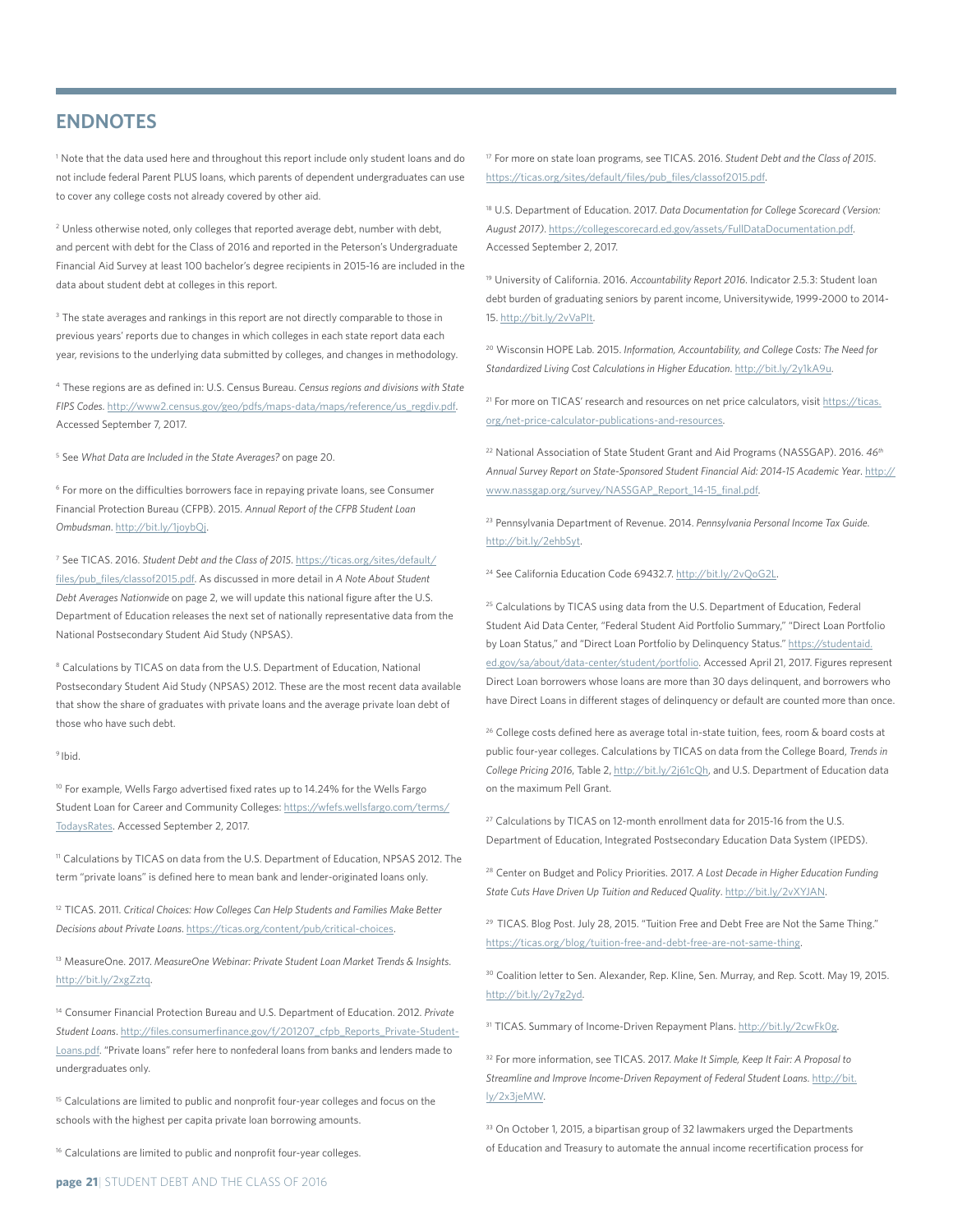income-driven plans: [http://bit.ly/2cU8zsF.](http://bit.ly/2cU8zsF) On December 16, a bipartisan group of five Senators did the same: <http://bit.ly/2wYN5ae>. On January 17, 2017, the Departments of Education and Treasury announced progress toward putting a multi-year consent system in place: [http://bit.ly/2gmni1o.](http://bit.ly/2gmni1o) And in July 2017 a bipartisan bill was re-introduced that would require the two agencies to automate the process: Rep. Bonamici, Rep. Costello, Rep. Meehan, and Rep. Moulton. Press Release. August 3, 2017. "Bonamici, Costello, Moulton, Meehan Introduce Bipartisan Effort to Prevent Student Loan Defaults." [http://bit.](http://bit.ly/2wVPfrp) [ly/2wVPfrp.](http://bit.ly/2wVPfrp)

34 U.S. Department of Education. "Sample Data on IDR Recertification Rates for ED-Held Loans." Shared at a negotiated rulemaking session on April 1, 2015.<http://bit.ly/2eXvKE0>.

<sup>35</sup> For more information, see The White House, National Science and Technology Council. 2016. *Social and Behavioral Sciences Team 2016 Annual Report*. [http://bit.ly/2cU2M86.](http://bit.ly/2cU2M86)

<sup>36</sup> U.S. Department of the Treasury, U.S. Department of Education, and Consumer Financial Protection Bureau. September 29, 2015. *Joint Statement of Principles on Student Loan*  Servicing. [http://bit.ly/1QJXUwz.](http://bit.ly/1QJXUwz)

<sup>37</sup> U.S. Department of Education. July 20, 2016. "Policy Direction on Federal Student Loan Servicing." [http://www2.ed.gov/documents/press-releases/loan-servicing-policy-memo.](http://www2.ed.gov/documents/press-releases/loan-servicing-policy-memo.pdf) [pdf.](http://www2.ed.gov/documents/press-releases/loan-servicing-policy-memo.pdf)

38 U.S. Department of Education. April 11, 2017. Letter from Secretary Betsy DeVos to Chief Operating Officer James Runcie regarding the Student Loan Servicer Recompete. [http://bit.](http://bit.ly/2omTMfA) [ly/2omTMfA.](http://bit.ly/2omTMfA)

<sup>39</sup> For more information, see the U.S. Department of Education. College Scorecard. [https://](https://collegescorecard.ed.gov/) [collegescorecard.ed.gov](https://collegescorecard.ed.gov/)/. Accessed August 29, 2017.

40 Coalition letter to Sen. Alexander and Sen. Murray. April 24, 2015. <http://bit.ly/2hubYQF>.

41 Coalition letter to President-elect Donald Trump and Presidential Transition Team. December 14, 2016. <http://bit.ly/2hlvqRL>. See also the coalition letter in support of the bipartisan, bicameral College Transparency Act. May 23, 2017. <http://bit.ly/2wSQmby>.

42 Ravipati, Sri. October 6, 2016. "A Million Students Push for Postsecondary Data Reform." Campus Technology. [http://bit.ly/2gWez5b.](http://bit.ly/2gWez5b)

43 Rep. Love. Press Release. May 21, 2015. "Rep. Mia Love Introduces Her First Bill." [http://](http://bit.ly/2iMeENR) [bit.ly/2iMeENR](http://bit.ly/2iMeENR); Rep. Mitchell. Press Release. May 17, 2017. "Mitchell and Polis Introduce the College Transparency Act of 2017."<http://bit.ly/2wJsruB>; Sen. Hatch. Press Release. May 18, 2017. "Hatch Introduces Bipartisan College Transparency Act to Improve Reporting of Student Outcomes." <http://bit.ly/2vru4NA>.

44 TICAS. 2012. *Adding It All Up 2012: Are College Net Price Calculators Easy to Find, Use, and Compare?* [http://www.ticas.org/pub\\_view.php?idx=859](http://www.ticas.org/pub_view.php%3Fidx%3D859).

45 Sen. Grassley and Sen. Franken. Press Release. April 11, 2017. "Grassley, Franken Re-introduce Bipartisan Bills to Help Students Understand Cost of College, Make Cost Comparisons Easier." <http://bit.ly/2xBmJbA>.

46 For more information, see U.S. Department of Education. Financial Aid Shopping Sheet. [http://www2.ed.gov/policy/highered/guid/aid-offer/index.html.](http://www2.ed.gov/policy/highered/guid/aid-offer/index.html) As of July 20, 2017, 3,247 schools were using the Shopping Sheet, 43% of which used it only for students who are veterans. See "Institutions that have adopted the Shopping Sheet." Accessed August 30, 2017.

47 Sen. Grassley and Sen. Franken. Press Release. April 11, 2017. "Grassley, Franken Re-introduce Bipartisan Bills to Help Students Understand Cost of College, Make Cost Comparisons Easier." [http://bit.ly/2xBmJbA.](http://bit.ly/2xBmJbA)

48 See, for example, U.S. House of Representatives Committee on Education and the Workforce. 2016. *Bill Summary: The Empowering Students Through Enhanced Financial Counseling Act*.<http://bit.ly/2hxHm3Y>. See also: Sen. Grassley. Press Release. July 25, 2017. "Grassley, Ernst, Franken Introduce Know Before You Owe Federal Student Loan Act of 2017."<http://bit.ly/2vJVGsL>.

49 For more information, see TICAS. 2017. *A New Approach to College Risk Sharing: Enhancing Accountability to Improve Student Outcomes*. <http://bit.ly/2fkN9qN>.

50 See, for example, U.S. House of Representatives Committee on Education and the Workforce. 2016. *Bill Summary: The Empowering Students Through Enhanced Financial Counseling Act*.<http://bit.ly/2hxHm3Y>.

51 See TICAS. Private Student Loans Publications and Resources. [https://ticas.org/content/](https://ticas.org/content/posd/private-loan-publications-and-resources) [posd/private-loan-publications-and-resources.](https://ticas.org/content/posd/private-loan-publications-and-resources)

<sup>52</sup> Calculations by TICAS on data from the U.S. Department of Education, National Postsecondary Student Aid Study (NPSAS) 2012. For more information about private loans, see TICAS. 2016. *Private Loans: Facts and Trends*. [http://www.ticas.org/files/pub/](http://www.ticas.org/files/pub/private_loan_facts_trends.pdf) [private\\_loan\\_facts\\_trends.pdf.](http://www.ticas.org/files/pub/private_loan_facts_trends.pdf)

53 California Assembly Bill No. 721 (2015-16 reg. session). Chaptered October 8, 2015. [http://bit.ly/2wr60Yq.](http://bit.ly/2wr60Yq)

54 Sen. Durbin, Sen. Reed, and Sen. Franken. Press Release. September 16, 2016. "As Student Loan Debt Tops \$1 Trillion, Senators Pushes For Improved Protections For Student Borrowers." [http://bit.ly/2cQQ3D9.](http://bit.ly/2cQQ3D9)

<sup>55</sup> TICAS. July 17, 2017. Recommendations to Sen. Hatch on reforming federal education tax benefits. [http://bit.ly/2y12inU.](http://bit.ly/2y12inU)

56 Peterson's Undergraduate Financial Aid and Undergraduate Databases, copyright 2017 Peterson's, a Nelnet company. All rights reserved.

57 Peterson's Undergraduate Financial Aid and Undergraduate Databases, copyright 2017 Peterson's, a Nelnet company. All rights reserved. Note that our state-level figures do not include colleges that reported no bachelor's degree recipients to the U.S. Department of Education, Integrated Postsecondary Education System (IPEDS), [http://nces.ed.gov/ipeds/,](http://nces.ed.gov/ipeds/) accessed August 3, 2017.

<sup>58</sup> Out of the 2,402 public four-year and nonprofit four-year colleges in the federal Integrated Postsecondary Education Data System (IPEDS) for 2015-16, 2,025 reported in IPEDS or the Peterson's Undergraduate Financial Aid Survey that they granted bachelor's degrees during the 2015-16 year, with 1,802,396 bachelor's degree recipients (IPEDS) in the Class of 2016. Of these 2,025 colleges, 1,055 colleges are included in our state averages, with a total of 1,409,918 bachelor's degree recipients (IPEDS) in the Class of 2016. The remaining 970 colleges could not be matched to a specific entry in the Peterson's dataset, reported no bachelor's degree recipients to IPEDS, did not respond to the most recent Peterson's Undergraduate Financial Aid survey, or responded to the survey, but did not report the number of graduating students in the Class of 2016 with loans, the percent of graduates with debt, and the average debt of those who borrowed for the Class of 2016.